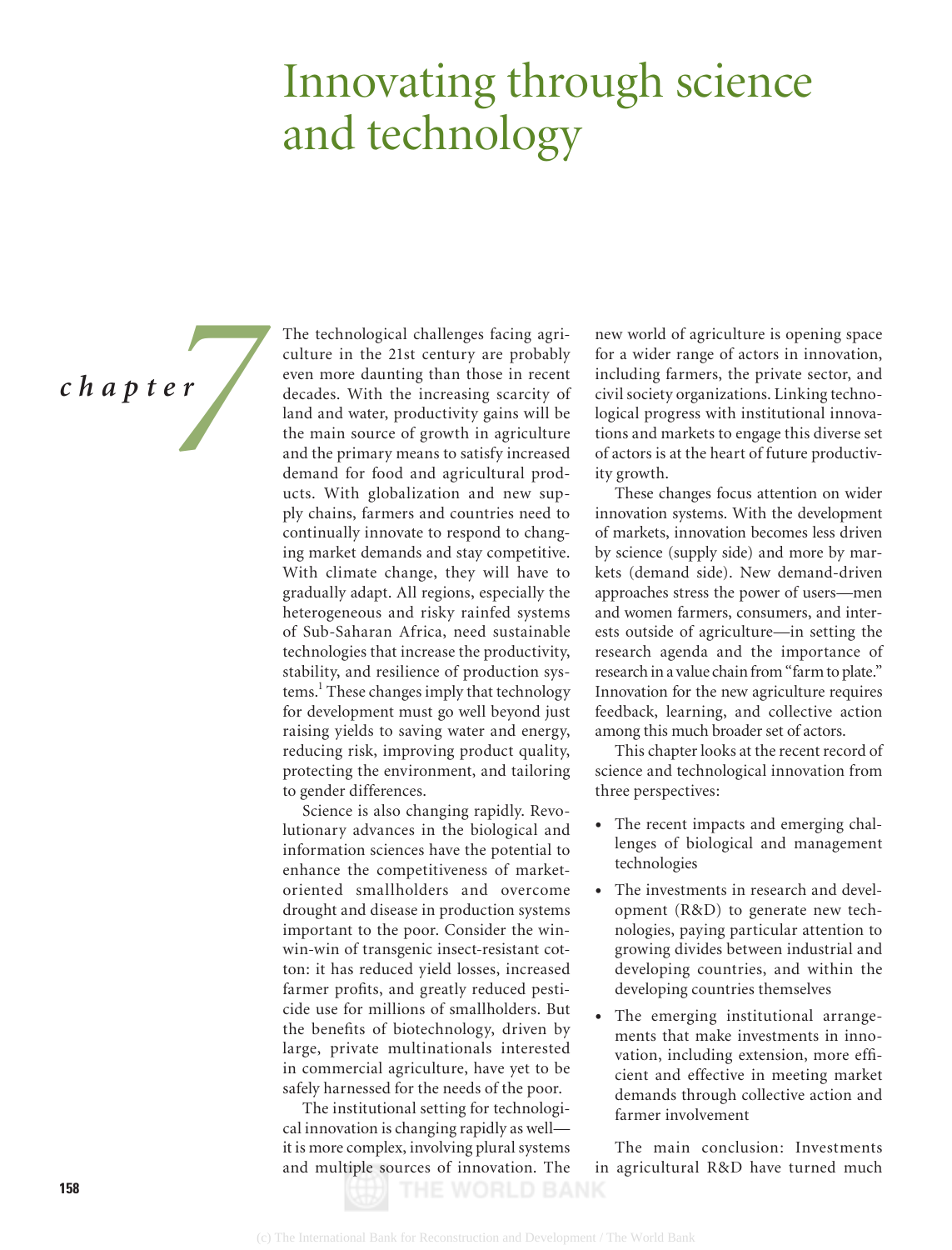of developing-world agriculture into a dynamic sector, with rapid technological innovation accelerating growth and reducing poverty. But global and national market failures continue to induce serious underinvestment in R&D and in related extension systems, especially in the agriculture-based countries of Africa. Increasing public and private investment in R&D and strengthening institutions and partnerships with the private sector, farmers, and civil society organizations are now essential to assess user demand for R&D, increase market responsiveness and competitiveness, and ensure that the poor benefit. These investments and institutional innovations will be even more important in the future, with rapidly changing markets, growing resource scarcity, and greater uncertainty.

# **Genetic improvement has been enormously successful, but not everywhere**

Agriculture is a biological process—so technological innovation in agriculture is different from that in other sectors. The 1950s and 1960s showed that genetic improvement technologies such as crop and animal breeds were often location specific and generally did not travel well from the temperate North to the tropical South. Research since the 1960s aimed at adapting improved varieties and animal breeds to subtropical and tropical conditions has generated high payoffs and pro-poor impacts. Rapid advances in the biological and informational sciences promise even greater impacts that have yet to be tapped for the benefit of the poor (see focus E).

## *Slow magic: the continuing spread of improved varieties*

Since the 1960s, scientific plant breeding that developed improved varieties suited to smallholders in subtropical and tropical areas—the green revolution—has been one of the major success stories of development (figure 7.1). Initially spearheaded by semidwarf varieties of rice and wheat and improved varieties of maize from international agricultural research centers of the Consultative Group on International Agricultural Research (CGIAR), public breeding programs in developing countries have released more than 8,000 improved crop varieties over the past 40 years.<sup>2</sup> Private seed companies have also become significant sources of improved hybrid varieties for smallholders for some crops, especially maize.

The contribution of improved crop varieties to yield growth since 1980 has been even greater than in the green revolution



**Figure 7.1 Improved varieties have been widely adopted, except in Sub-Saharan Africa**

Area planted with improved varieties, 2000–05, % of crop area

Sources: WDR 2008 team, based on Evenson 2003[; http://www.faostat.fao.org; IRRI, personal communication 2007; CIMMYT,](http://www.faostat.fao.org;IRRI,personalcommunication2007;CIMMYT)  personal communication 2007.

Notes: Improved varieties of rice and wheat are semidwarf varieties first developed in what became known as the green revolution. Data are provided for the period 2000–05, except for maize in some Sub-Saharan African countries where data are from 1997.

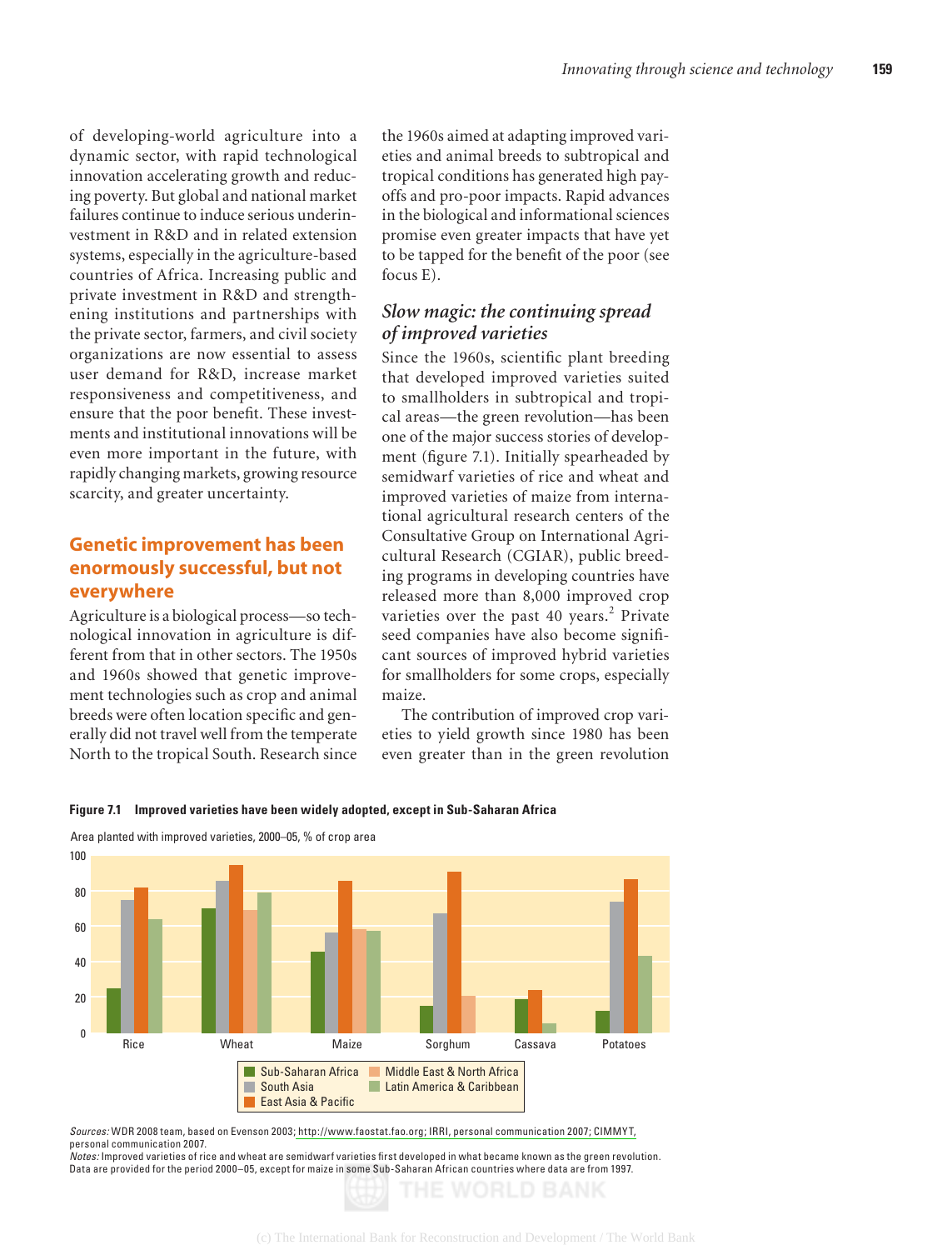decades. In the 1980s and 1990s, improved varieties are estimated to have accounted for as much as 50 percent of yield growth, compared with 21 percent in the preceding two decades. Poor consumers have been the main beneficiaries. Without those gains in yields, world cereal prices would have been 18–21 percent higher in 2000, caloric availability per capita in developing countries would have been 4–7 percent lower, 13–15 million more children would have been classified as malnourished, and many more hectares of forest and other fragile ecosystems would have been brought under cultivation.<sup>3</sup>

Steady genetic improvements to newer generations of varieties—and their spread beyond irrigated areas and rainfed areas with good water control—have contributed to continuing yield gains. For example, improved varieties are now planted on 80 percent of the cereal area in India, only about half of it irrigated.<sup>4</sup> Newer generations of improved wheat varieties have provided an annual increase in yields of 1 percent, and globally the area planted with them has more than doubled since 1981, largely in rainfed areas.<sup>5</sup>

Not all farmers have been touched by this "slow magic."6 Sub-Saharan Africa has seen very incomplete adoption, with many countries having almost no area under improved varieties. Why the limited green revolution in Sub-Saharan Africa?<sup>7</sup> The broader mix of crops grown in the region; the agroecological complexities and heterogeneity of the region; the lack of infrastructure, markets, and supporting institutions; and the gender differences in labor responsibility and access to assets all have contributed (chapter 2).<sup>8</sup>

Recent experience in Sub-Saharan Africa offers more promise. After a late start, improved varieties are finally making an impact on some food staples:

• *Maize.* Improved maize varieties and hybrids were widely adopted by smallholders in many African countries in the 1980s, reaching almost universal coverage in a few countries, such as Zimbabwe. But much of this was underwritten by heavy subsidies for inputs and prices, subsidies that were unsustainable.<sup>9</sup> Still, a substan-

tial share of the maize area was planted to improved varieties and hybrids in 2006 in Kenya (80 percent), Malawi (30 percent), Tanzania (28 percent), Zambia (49 percent), and Zimbabwe (73 percent).<sup>10</sup>

- *Cassava*. Improved disease-resistant strains of cassava have been adopted, reaching more than half the cassava area in Nigeria, the world's largest producer. Cassava has been the fastest growing food staple in Africa, and since it is a staple of the poor, the impacts of productivity gains are especially pro-poor.<sup>11</sup>
- *Rice*. The New Rice for Africa—combining the high-yielding potential of Asian rice with the resistance of African rice to weeds, pests, diseases, and water stress—was released to farmers in 1996. Increasing yields under low input conditions, it is cultivated on about 200,000 hectares in Africa.<sup>12</sup> Yet adoption is still modest because of insufficient dissemination, training, and extension.
- *Beans*. In eastern, central, and southern Africa, nearly 10 million farmers, mostly women, are reportedly growing and consuming new bean varieties *(Phaseolus vulgaris),* many with multiple stress resistances.<sup>13</sup>

A complementary institutional development in low and uncertain rainfall regions of marginal production potential is participatory varietal selection and breeding approaches that involve farmers in the early stages of plant breeding. Decentralized and participatory approaches allow farmers to select and adapt technologies to local soil and rainfall patterns and to social and economic conditions, using indigenous knowledge as well. Between 1997 and 2004, the Barley Research Program of the International Center for Agricultural Research in Dry Areas in Syria transformed its operation from 8,000 plots planted and evaluated on the research station to 8,000 plots planted in farmers' fields and evaluated by farmers.<sup>14</sup> It was found that participatory plant breeding and varietal selection speeds varietal development and dissemination to 5–7 years, half the 10–15 years in a conventional plant-breeding program.<sup>15</sup>

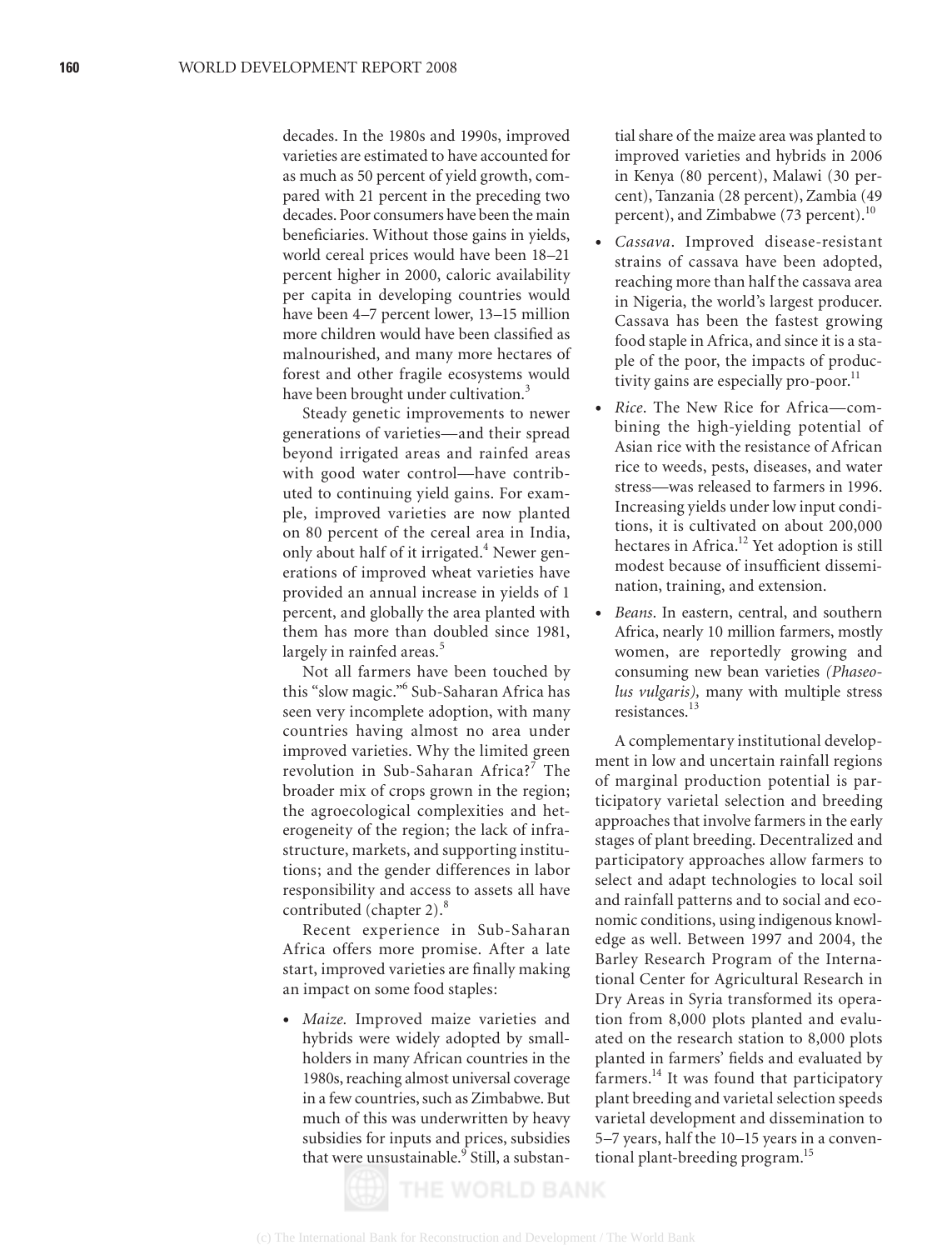In the very poor, rainfed rice-growing areas of South Asia that the green revolution passed by, participatory plant breeding is now paying off with strong early adoption of farmer-selected varieties that provide 40 percent higher yields in farmers' fields.<sup>16</sup> The approach needs to be more widely tested in the heterogeneous rainfed environments of Africa, where involving farmers, especially women farmers, in selecting varieties has shown early successes for beans, maize, and rice.17 The cost effectiveness of the approach for wider use also needs to be evaluated.

But improved varieties alone will not produce a green revolution in less-favored areas; low soil fertility and lack of water control are major constraints that are difficult to overcome through genetic enhancement alone. In the language of crop scientists, both the G (genotype) and the E (crop environment and management) have to change to exploit the type of positive  $G \times E$  interactions that characterize a green revolution.

#### *Yield risk and the Red Queen*

Yield stability is important for all farmers, but especially for subsistence-oriented farmers whose food security and livelihood are vulnerable to pest and disease outbreaks, droughts, and other stresses. Improved varieties can make yields more stable. A recent study concluded that the variability of cereal yields, measured by the coefficient of variation around trends over the past 40 years, has declined in developing countries, a decline that is statistically associated with the spread of improved varieties, even after controlling for more irrigation and other inputs.<sup>18</sup> The annual benefits from better yield stability in maize and wheat alone are estimated at about \$300 million—more than the annual spending on maize- and wheat-breeding research in the developing world.

Yield stability of improved varieties largely reflects long-standing efforts in breeding for disease and pest resistance. Even when improved varieties are bred to resist a disease, they must be periodically replaced to ensure against outbreaks from new races of pathogens. Without investment in such "maintenance research," yields

would decline—a situation best described by the Red Queen in Alice in Wonderland: "Now here, you see, it takes all the running you can do to keep in the same place."19 A third to a half of current R&D investments in crop breeding may be for maintenance, leaving reduced resources to address productivity advances.<sup>20</sup>

Underinvesting in maintenance research can threaten local food supplies and sometimes have global significance. Consider the dramatic recent emergence of Ug99, a new race of stem rust *(Puccinia graminis tritici)* in wheat, the world's second most important food staple. Stem rust is catastrophic because it can cause an almost complete loss of crops over wide areas. Ug99 first appeared in 1999 in Uganda and is now widespread in wheat-growing areas of Kenya and Ethiopia; in 2007 it was found in Yemen. Based on previous experience, Ug99 is expected to be carried by the wind through the Middle East to wheat-growing areas of South Asia and possibly to Europe and the Americas. Given the narrow base of genetic resistance to the disease in existing varieties of wheat, the spread of Ug99 could cause devastating losses in some of the world's breadbaskets.<sup>21</sup> The last major outbreak of stem rust in the United States in 1953 and 1954 caused a 40 percent yield loss worth \$3 billion in today's dollars.<sup>22</sup> Through a new international effort, plant breeders and pathologists should be able to avoid a global epidemic by screening for resistant genotypes and getting them into farmers' fields.

Farmers who use traditional varieties are also vulnerable to random outbreaks of disease, as with the recent outbreak of bacterial wilt (Banana *Xanthomonas* wilt) in East Africa. The disease threatens the livelihoods and food security of millions of people who depend on bananas in the Great Lakes Region—an area that boasts the world's highest per capita consumption of bananas.23 In Uganda, where bananas are a staple, the potential national loss is estimated at \$360 million a year.<sup>24</sup> A genetically engineered variety with resistance to the disease is a breakthrough, but applying it depends on Uganda's putting biosafety regulations in place (see focus  $E$ ).<sup>25</sup>

(c) The International Bank for Reconstruction and Development / The World Bank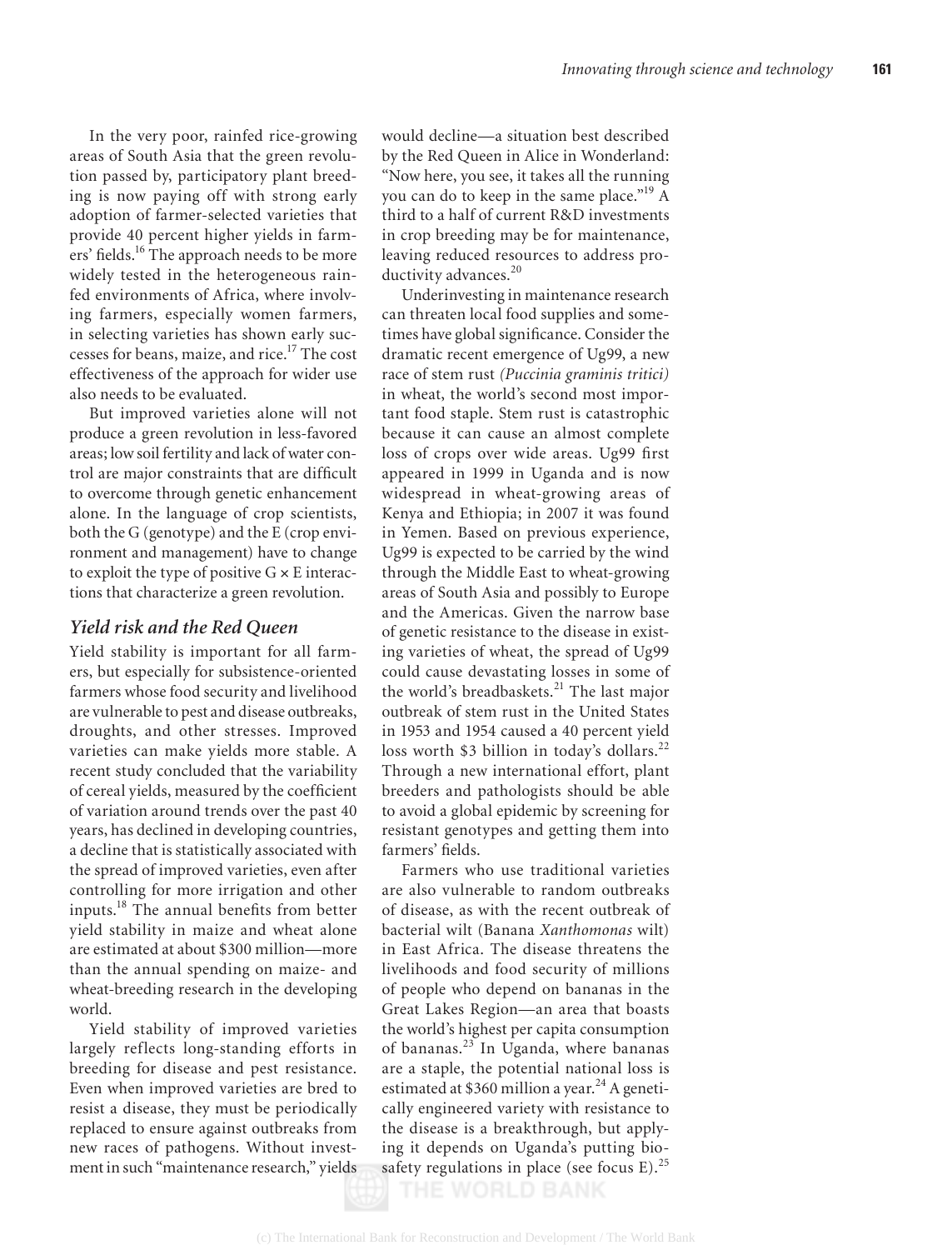These recurring crises are wake-up calls to develop appropriate maintenance research strategies together with global coordination, surveillance, and financing.

Progress in developing varieties that perform well under drought, heat, flood and salinity has been generally slower than for disease and pest resistance. The International Maize and Wheat Improvement Center (CIMMYT), after more than 30 years of research to produce drought-tolerant maize varieties and hybrids, is now seeing results in eastern and southern Africa. Evaluated against existing hybrids, the new ones yield 20 percent more on average under drought conditions.26 Similarly, recent evidence points to significant yield gains in breeding wheat for drought and heat-stressed environments.27 New varieties of rice that survive flooding have also been identified.<sup>28</sup> Such advances in drought, heat, and flood tolerance will be especially important in adapting to climate change.

But large areas of major food crops are now planted each year in relatively few improved varieties, and genetic uniformity can make crops vulnerable to major yield losses. There is some evidence that genetic uniformity increases yield risk, even though it can also produce higher yields.<sup>29</sup> In recent decades, the world has largely avoided major disasters from genetic uniformity, in part because of frequent turnover of varieties, which brings new sources of resistance. Even so, wider conservation and use of genetic resources are needed (chapter 11).

## *Beyond crops: genetic improvement of livestock and fi sh*

Advances in animal and fish genetics combined with improved animal health and feeding have been the basis of the livestock revolution in developing countries (chapter 2). Improved pig and poultry breeds have been adopted through private direct transfers from the North.<sup>30</sup> These gains show up in livestock productivity. Over 1980–2005 in the developing world, the annual off-take from a flock of chickens with a total live weight of 1,000 kilograms increased from 1,290 kilograms to 1,990 kilograms and that of pigs improved from 140 kilograms to 330 kilograms live weight.<sup>31</sup>

The cross-breeding of dairy cows with exotic breeds has improved the livelihoods of smallholder farmers in high-potential areas in the tropics. About 100 million cattle and pigs are bred annually in the developing world using artificial insemination.<sup>32</sup> And thanks largely to artificial insemination, about 1.8 million small-scale farmers in the highlands of East Africa draw a significant part of their livelihood from the higher milk yields they obtain from genetically improved dairy cattle.<sup>33</sup>

Similarly for fish, genetically improved tilapia is changing aquaculture into one of the fastest growing sectors in Asian agriculture. In 2003 improved strains from a single project—for the genetic improvement of farmed tilapia (GIFT)—accounted for 68 percent of the total tilapia seed produced in the Philippines, 46 percent in Thailand, and 17 percent in Vietnam. Lower production costs per kilogram of fish, high survival rates, higher average weight per fish, and yields 9–54 percent higher than existing strains explain the fast uptake of GIFTderived strains.<sup>34</sup>

Even so, genetic improvement in animals and fish have reached only a small share of developing-country farmers, partly because of constraints in the delivery systems for these technologies. Livestock breeding services in much of the developing world are still generally subsidized, crowding out the private sector. More research to reduce the costs of these technologies, and more policy and institutional reforms to ensure more efficient and widespread delivery, will enable the developing world to capture the full benefits of these promising technologies.

## *A biotechnology revolution in the making?*

Agricultural biotechnology has the potential for huge impacts on many facets of agriculture—crop and animal productivity, yield stability, environmental sustainability, and consumer traits important to the poor. The first-generation biotechnologies include plant tissue culture for micropropagation and production of virus-free planting materials, molecular diagnostics of crop and livestock diseases, and embryo transfer in livestock. Fairly cheap and eas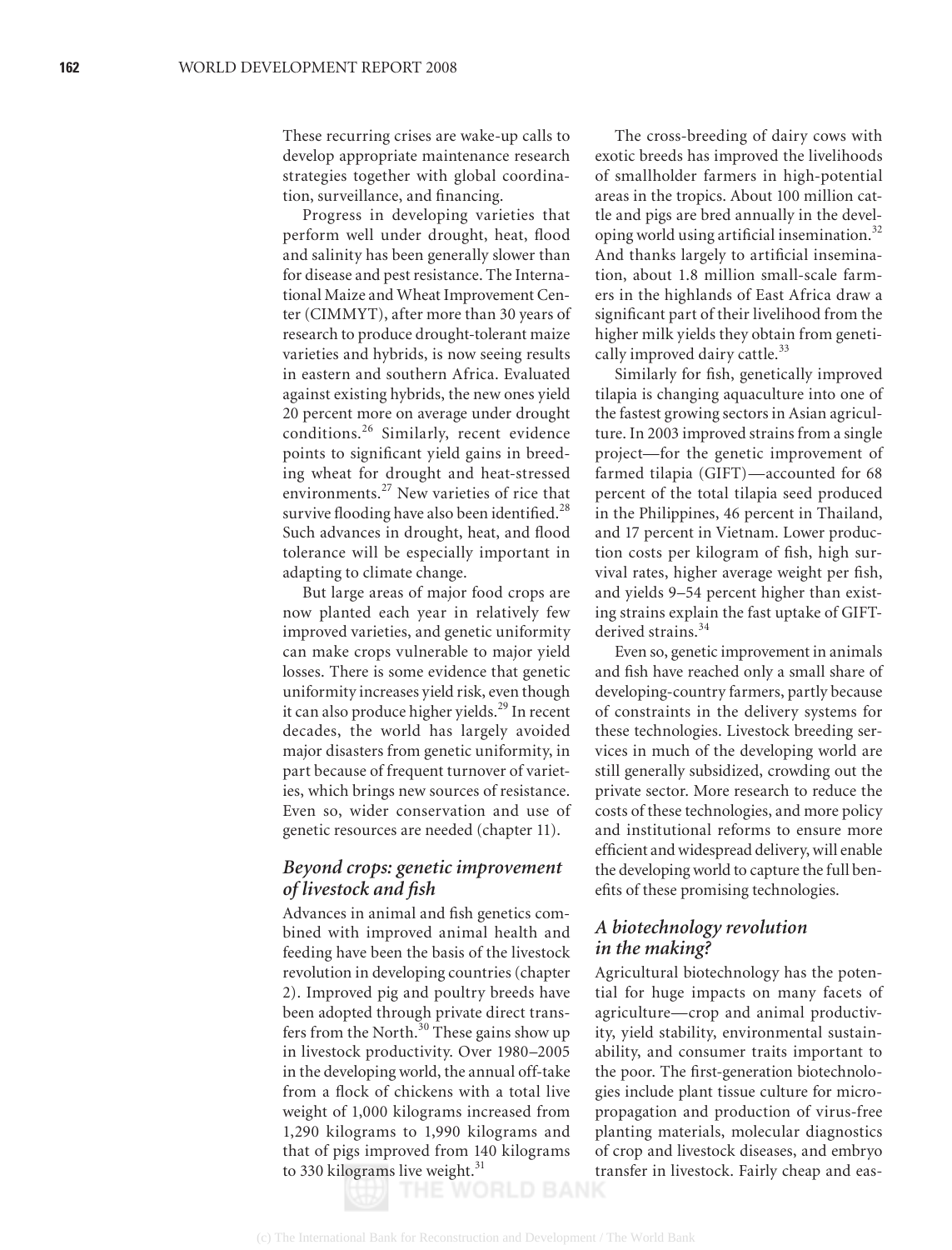ily applied, these technologies have already been adopted in many developing countries. For instance, disease-free sweet potatoes based on tissue culture have been adopted on 500,000 hectares in Shandong Province in China, with yield increases of 30–40 percent,<sup>35</sup> and advanced biotechnology-based diagnostic tests helped eradicate rinderpest virus in cattle.

The second-generation biotechnologies based on molecular biology use genomics to provide information on genes important for a particular trait. This allows the development of molecular markers to help select improved lines in conventional breeding (called marker-assisted selection). Such markers are "speeding the breeding," leading to downy mildew–resistant millet in India; cattle with tolerance to African sleeping sickness; and bacterial leaf blightresistant rice in the Philippines. $36$  As the costs of marker-assisted selection continues to fall, it is likely to become a standard part of the plant breeder's toolkit, substantially improving the efficiency of conventional breeding.

The most controversial of the improved biotechnologies are the transgenics, or genetically modified organisms, commonly known as GMOs (see focus E). Transgenic technology is a tool for "precision breeding," transferring a gene or set of genes conveying specific traits within or across species. About 9 million smallholder farmers, mainly in China and India, have adopted transgenic Bt cotton for insect resistance. It has already reduced yield losses from insects, increased farmer's profits, and significantly reduced pesticide use in India and China. Transgenic technology remains controversial, however, because of perceived and potential environmental and health risks.

Biotechnology thus has great promise, but current investments are concentrated largely in the private sector, driven by commercial interests, and not focused on the needs of the poor. That is why it is urgent to increase *public* investments in propoor traits and crops at international and national levels—and to improve the capacity to evaluate the risks and regulate these technologies in ways that are cost effective

and inspire public confidence in them. The potential benefits of these technologies for the poor will be missed unless the international development community sharply increases its support to interested countries (see focus E).

# **Management and systems technologies need to complement genetic improvement**

Much R&D is focused on improving the management of crop, livestock, and natural resource systems. The CGIAR invests about 35 percent of its resources in sustainable production systems, twice the 18 percent it invests in genetic improvement.<sup>37</sup> Much of this work has emphasized soil and water management and agroecological approaches that exploit biological and ecological processes to reduce the use of nonrenewable inputs, especially agricultural chemicals.38 Examples include conservation tillage, improved fallows and soils, green manure cover crops, soil conservation, and pest control using biodiversity and biological control more than pesticides.

## *Zero tillage*

One of the most dramatic technological revolutions in crop management is conservation (or zero) tillage, which minimizes or eliminates tillage and maintains crop residues as ground cover. It has many advantages over conventional tillage: increasing profitability from savings in labor and energy, conserving soil, increasing tolerance to drought, and reducing greenhouse gas emissions. But it makes the control of weeds, pests, and diseases more complex, and it usually requires some use of herbicides.

In Latin America (mainly Argentina and Brazil), zero tillage is used on more than 40 million hectares (about 43 percent of the arable land). $39$  Originally adopted by large and midsize farmers, the practice has spread to small farmers in southern Brazil. Networks of researchers, input suppliers, chemical companies, and farmers have used participatory research and formal and informal interactions to integrate various parts of the technology (rotations, seeds,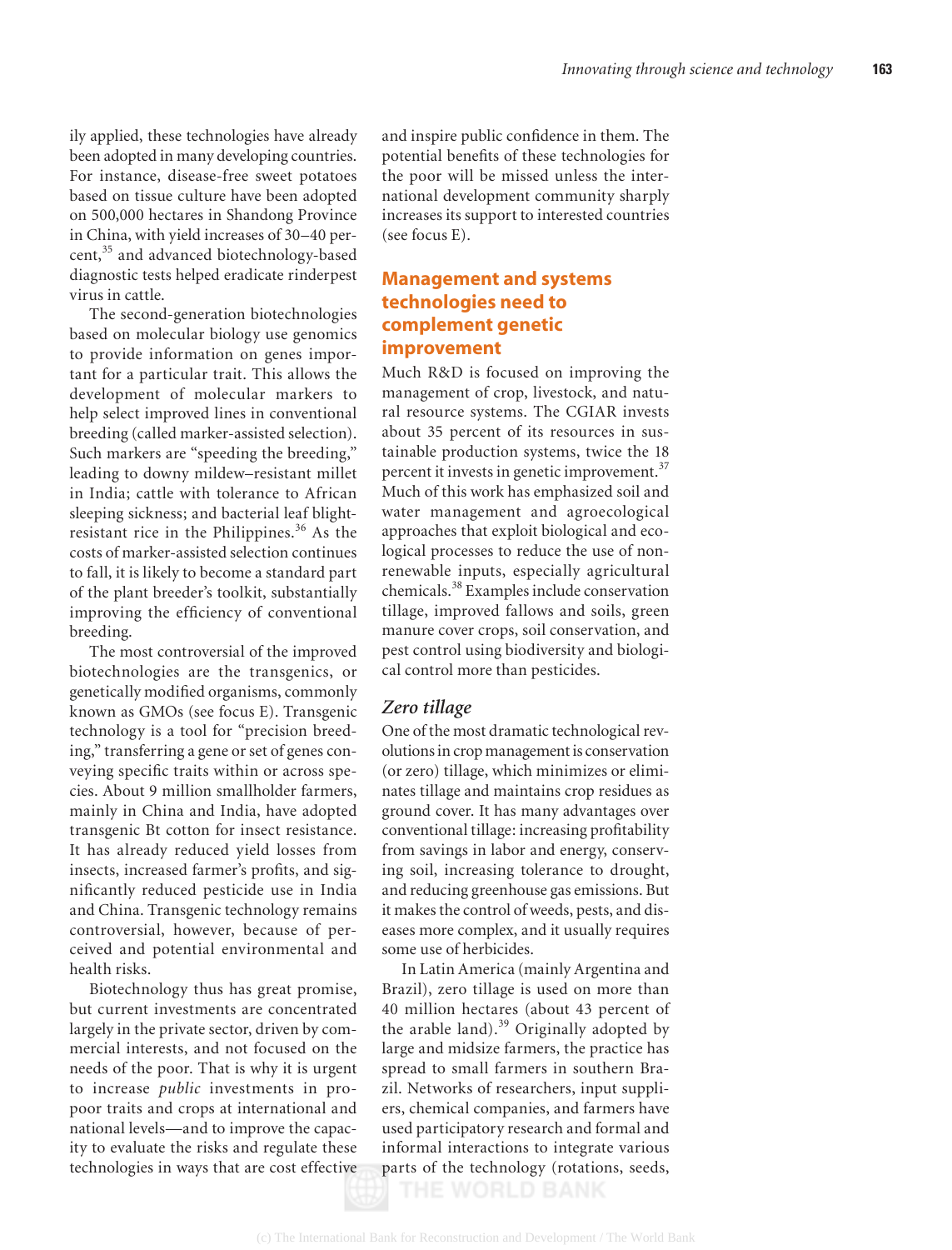# **BOX 7.1** *When zero means plenty: the benefits of zero tillage in South Asia's rice-wheat systems*

South Asia's rice-wheat systems, the bedrocks of food security, are in trouble (chapter 8). Long-term experiments show that crop yields are stagnating and that soil and water quality are in decline. In response, the Rice–Wheat Consortium of the Indo-Gangetic Plain of South Asia—a network of international scientists, national scientists, extension agents, private machinery manufacturers, and nongovernmental organizations (NGOs)—has developed and promoted zero-tillage farming.

Although zero tillage is part of a much broader farm management system that involves many agricultural practices, a key part of the system promoted by the consortium is planting wheat immediately after rice without tillage so that the wheat seedlings germinate using the residual moisture from the previous rice crop. A notable aspect of the approach has been to work with local machinery manufacturers and farmers to adapt drills to local conditions.

Zero-tillage farming increases wheat yields through timely sowing and reduces production costs by up to 10 percent. It reduces water use by about 1 million liters per hectare (a saving of 20–35 percent). It improves soil structure, fertility, and biological properties and reduces the incidence of weeds and some other pests. Zero tillage with wheat succeeding rice is now the most widely adopted resource-conserving technology in the Indo-Gangetic Plain, especially in India with some 0.8 million hectares planted in 2004 using the method. Research on zero tillage on rice-wheat systems in India is estimated to have a rate of return of 57 percent, based on an investment of \$3.5 million.<sup>40</sup>

Further work must consider the fact that women contribute more than half the labor in the rice-wheat system, especially for livestock management. This has important implications for involving women in seed selection and fodder management practices for the system.

*Sources:* Malik, Yadav, and Singh 2005; Paris 2003.

chemicals, and machinery) and adapt them to local conditions. The approach was also used by an estimated 100,000 smallholders in Ghana in the past decade.<sup>41</sup> It is also being rapidly adopted in the irrigated wheat-rice systems of the Indo-Gangetic Plain (box 7.1).

#### *Legumes and soil fertility*

Another input-saving and resourceconserving technology is introducing or improving legumes in farming systems to provide multiple benefits, most notably biologically fixing nitrogen that reduces the need for chemical fertilizer (especially if the legume is inoculated with nitrogenfi xing *Rhizobium*). Much of the yield gain in Australian cereal production over the past 60 years comes from rotation systems that include legumes.<sup>42</sup> In southern Africa, fast-growing "fertilizer" trees such as *Gliricidia, Sesbania,* and *Tephrosia* have improved soil fertility, soil organic matter, water infiltration, and holding capacity. Other benefits include reduced soil erosion and the production of fuelwood and livestock fodder (box  $7.2$ ).<sup>43</sup> These technologies are quite location specific, however, and research to adapt them to farming systems defined by soils, land pressure, and labor availability (differentiated by men and women) should be a high priority to address the severe depletion of soil nutrients in Sub-Saharan Africa.

#### *Pest management*

At the other end of the spectrum, research that reduces use of dangerous pesticides can have win-win-win benefits for profitability, the environment, and human health in intensive systems. Integrated pest management uses a combination of practices, especially improved information on pest populations and predators to estimate pest losses and adjust pesticide doses accordingly. Despite notable examples of integrated pest management, adoption has often been limited because of its complexity (chapter 8).

However, biological control of pests can sometimes have spectacular impacts, often requiring no action on the part of farmers. One of the best-documented cases is the control of the cassava mealybug in Sub-Saharan Africa, which was introduced accidentally with planting material from Latin America in the 1970s, causing significant economic losses.44 The International Institute for Tropical Agriculture responded to the crisis by selecting, rearing, and distributing in 20 countries a parasitoid wasp that was the mealybug's natural enemy. The biological control provided by the wasp was so effective that the cassava mealybug is now largely controlled. Even when using the most conservative assumptions, the return on this research investment has been extremely high (net present value estimated at US\$9 billion).45

#### *Combinations*

The greatest impact on productivity is obtained through production ecology approaches that combine improved varieties and several management technologies, crop-livestock integration, and mechanical technologies to exploit their synergistic effects.46 For example, in Ghana zero tillage is combined with improved legume-based

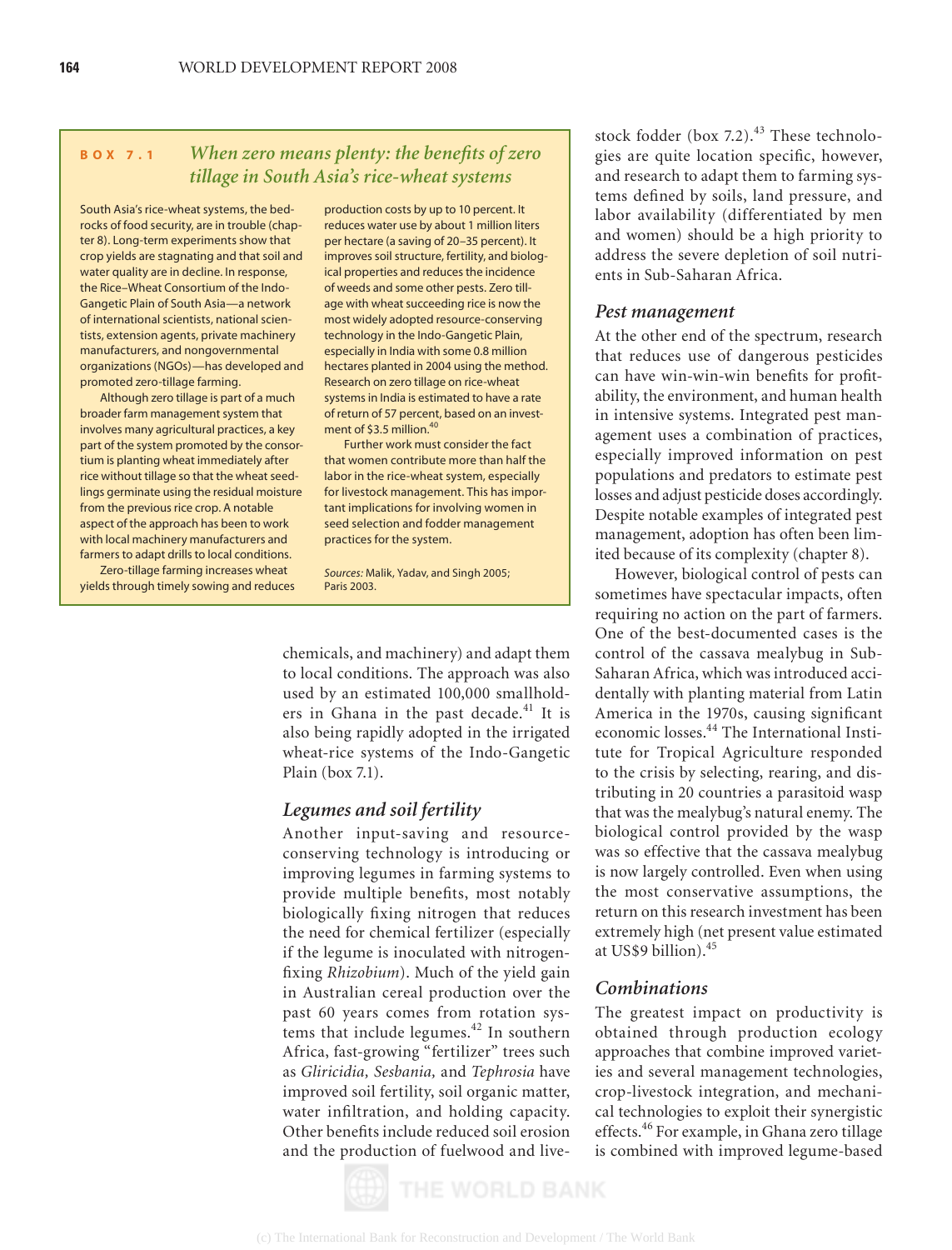fallows and maize varieties. $47$  In eastern Africa, low-input integrated pest management has been developed by planting *Desmodium* (a nitrogen-fixing leguminous plant that can be used for livestock fodder) between the rows of maize to suppress *Striga*, an especially serious parasitic weed.<sup>48</sup> A similar integrated approach involving improved varieties, biological nitrogen fixation, cover crops, and machinery adapted to zero tillage has been vital to the global competitiveness of Brazilian soybeans.<sup>49</sup> With the rise of value chains, such technologies must also often integrate product quality and agricultural processing.

## *The need for more suitable technologies*

Although R&D on production and resource management has huge potential, success has been mixed, with zero tillage as the outstanding success. Suitable technologies are still badly needed to conserve and efficiently use scarce water, control erosion, and restore soil fertility for smallholders in less-favored areas. However, such complex technologies are often labor or land intensive and may be unattractive to farmers where labor costs are high, land is scarce, or discount rates on future returns are very high or the returns risky. These concerns are especially important to women farmers lacking access to assets and services and who have specific seasonal labor-use patterns. Although the technologies are aimed at poor farmers, the record shows higher adoption levels by wealthier farmers.<sup>50</sup>

Management and systems technologies can require considerable institutional support to be widely adopted (chapter 8). Many of them involve the interaction of several actors—such as collective action among neighboring farmers—as well as technical support, learning, farmer-to-farmer interaction, and knowledge sharing, as with conservation tillage in Brazil. In addition, many technologies have positive impacts on the environment that are not captured in the private benefits for adopting farmers and may require payment for environmental services to encourage their adoption (chapter 8).

## **BOX 7.2** *Using legumes to improve soil fertility*

The low fertility in much of African soil and the low (and sometimes declining) use of mineral fertilizers have increased farmer interest in agroforestry-based soil fertility systems. The main methods are a rotational fallow or a permanent intercrop of nitrogen-fixing trees. The systems have spread mainly in the southern African subhumid region, where they have more than doubled maize yields and increased net returns on land and labor. In Zambia, the financial benefits to the nearly 80,000 farmers practicing improved fallows were

almost \$2 million for 2005/06. The technologies often work best in combination with judicious doses of mineral fertilizer.

With 12 million smallholder maize farmers in eastern and southern Africa, rotational fallows and permanent intercropping offer considerable long-term opportunities for integrated soil fertility management to keep African soils productive and healthy.

*Source:* Consultative Group on International Agricultural Research Science Council (CGIAR) 2006a.

The integrative nature of management and agroecological approaches also affects the way R&D is carried out. Because of location specificity, farmer and community participation in R&D characterizes the major success stories of these technologies. Location specificity also reduces the potential for spillovers of technologies from other regions—so despite substantial investment by the CGIAR, the evidence of impacts is limited.<sup>51</sup>

For these reasons, scaling up management and system technologies will not be easy. Networks of scientists, farmers, private firms, and NGOs take time to develop and become inclusive and effective. They also take time to develop the "ecological literacy" to successfully apply many of these technologies (chapter 8). But advances in geographic information systems and remote sensing by satellites are opening new ways to synthesize complex and diverse spatial data sets, creating new opportunities for collaboration among scientists, policy makers, and farmers.

#### **Investing more in R&D**

Agricultural productivity improvements have been closely linked to investments in agricultural R&D (chapter 2).<sup>52</sup> Published estimates of nearly 700 rates of return on R&D and extension investments in the developing world average 43 percent a year.<sup>53</sup> Returns are high in all regions, including Sub-Saharan Africa (figure 7.2). Even discounting for selection bias in evaluation studies and other methodological

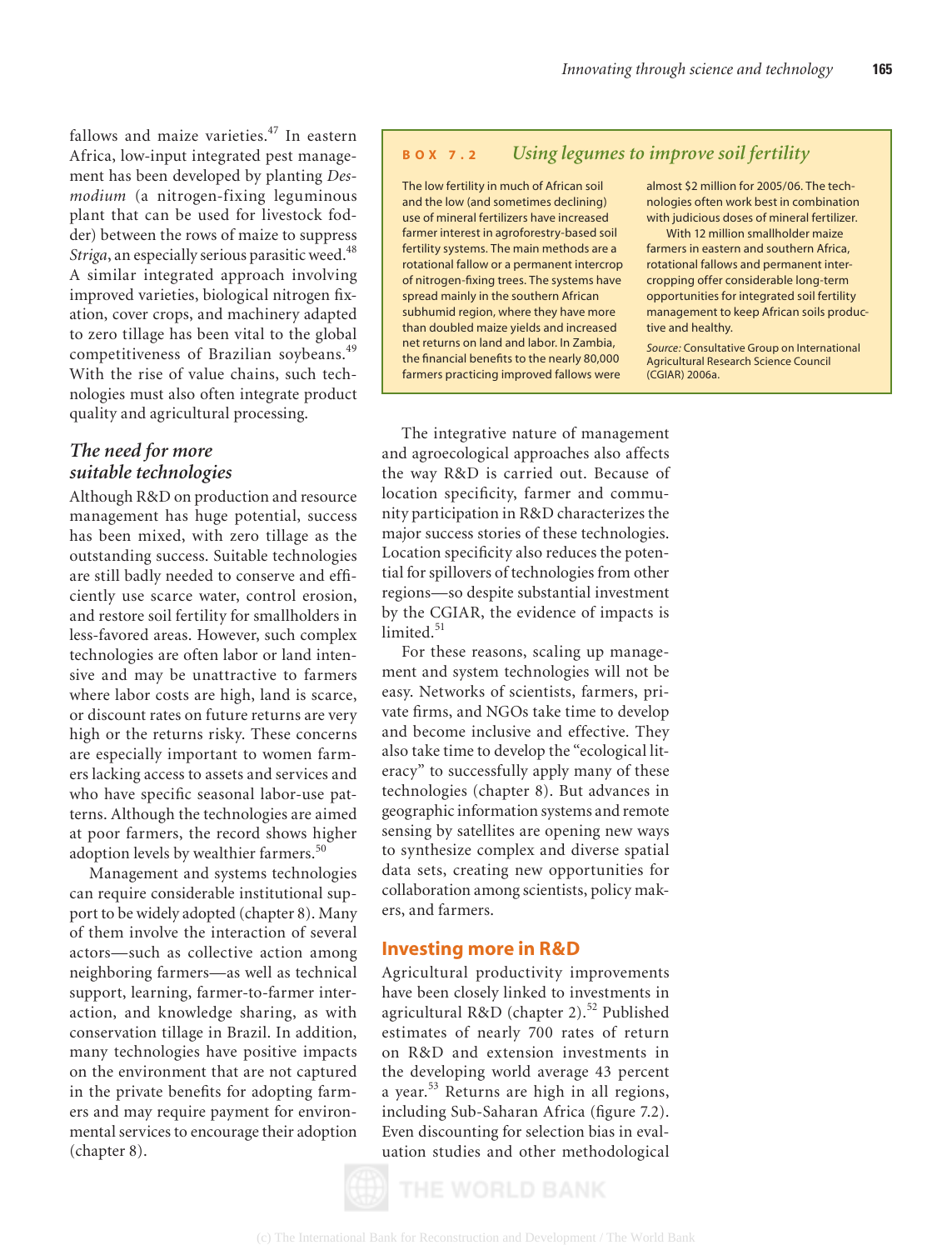

**Figure 7.2 Estimated returns to investment in agricultural R&D are high in all regions<sup>a</sup> —averaging 43 percent**

Source: Alston and others 2000.

a. Based on studies carried out from 1953 to 1997. Number of observations in parentheses.

issues,  $54$  there is little doubt that investing in R&D can be a resounding success. The high payoffs relative to the cost of capital also indicate that agricultural science is grossly underfunded.

## *Why agricultural R&D is underfunded*

Public investment is especially important for funding agricultural R&D where markets fail because of the difficulty of appropriating the benefits. Seeds of many improved varieties can be reused by farmers and sold or shared with neighboring farmers (nonexcludable). Information on improved management practices can be freely exchanged (nonrival). Intellectual property rights (IPRs) have partially overcome these market failures in industrial countries, but few technologies of importance to poor farmers can be cost-effectively protected by IPRs (box 7.3). A major exception is private sector investment in hybrid seed of a few crops where intellectual property can be protected by trade secrets. Farmers must purchase hybrid seed frequently to maintain its yield advantage, providing a steady market for private seed companies.

*Star performers—and the others.* For these reasons, private investment in developing-country R&D has been very limited—94 percent of the agricultural R&D in the developing world is conducted by the

public sector.55 But even growth in public spending on R&D, after rapidly increasing in the 1960s and 1970s, has slowed sharply in most regions in the past decade or more, opening a knowledge divide between poor countries and rich countries and within the developing world between a handful of "star performers" and most of the others.

Developing countries as a group invested 0.56 percent of their agricultural gross domestic product (GDP) in agricultural R&D in 2000 (including donor contributions), only about one-ninth of the 5.16 percent that developed countries invest. Part of this disparity is because private investment makes up just over half of R&D spending in industrial countries but only 6 percent in the developing world. Still, the intensity of public investment (in relation to agricultural GDP) is five times higher in industrial countries (table 7.1).

A few developing countries—notably China, India, and to a less extent, Brazil have rapidly increased their spending on agricultural R&D over the past two decades. Their shares in developing-country public spending in agricultural R&D increased from a third in 1981 to almost half in 2000. Including spending on science and technology for all sectors, these three countries accounted for 63 percent of the total—which is meaningful, because an increasing share of agricultural R&D is carried out in general science and technology organizations.<sup>56</sup> The private sector also has a growing presence in these countries, where expanding agricultural input markets provide incentives to invest.

Meanwhile, many agriculture-based countries are flagging or slipping in the amount spent on R&D. In the 1990s, public R&D spending in Sub-Saharan Africa fell in nearly half the 27 countries with data, and the share of agricultural GDP invested in R&D fell on average for the whole region. $57$ 

*Politics, prices, and spillovers.* Why does this underinvestment in R&D continue, given the well-documented high rate of return on investment? Three main reasons: First, the political economy of public expenditure decisions tends to emphasize short-term payoffs and subsidies that are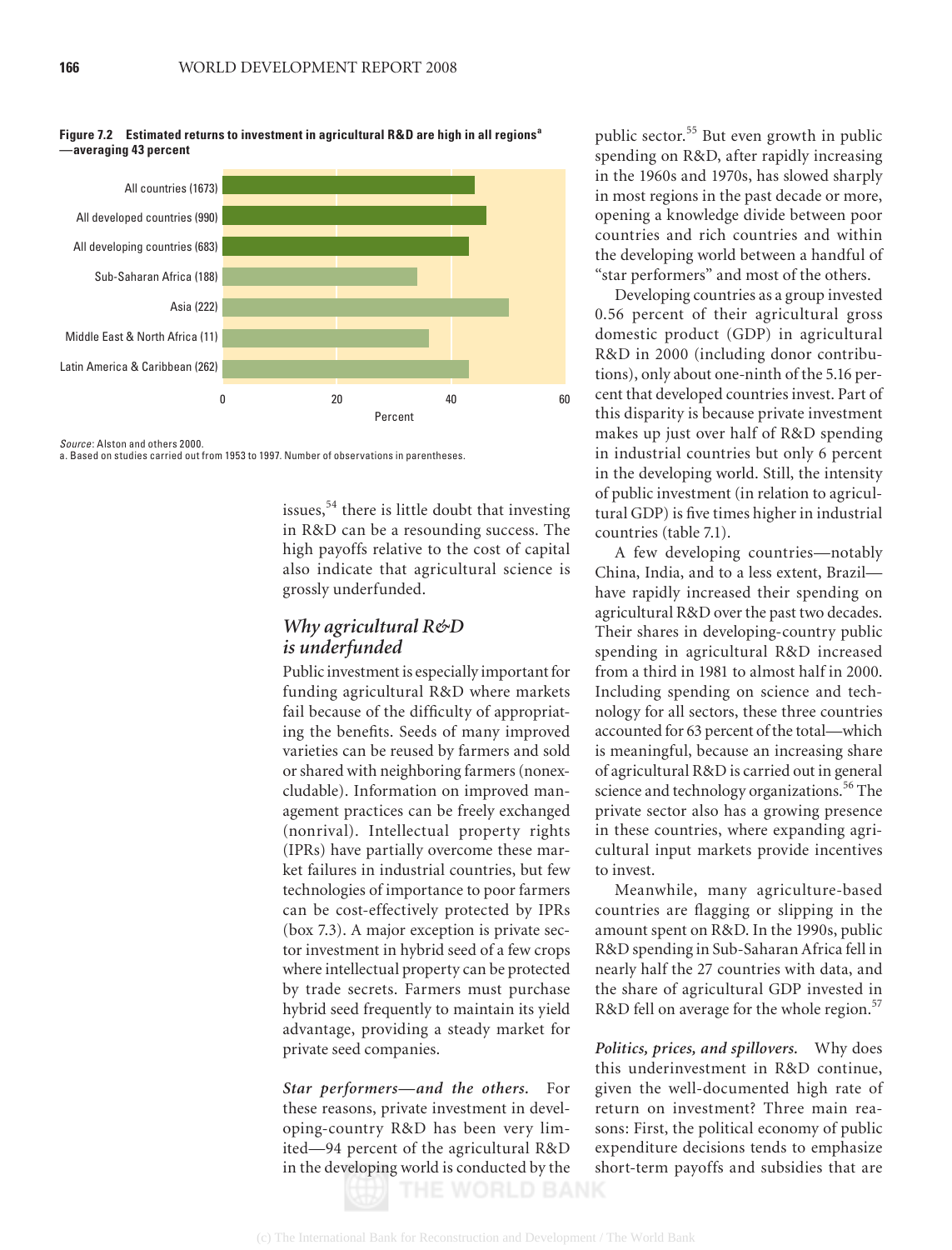## **BOX 7.3** *Stronger IPRs in developing countries: effect on small farmers*

Under the World Trade Organization (WTO) Agreement on Trade-Related Aspects of Intellectual Property Rights, member countries are required to implement IPRs, including those for plant varieties and biotechnology inventions. The most common type of protection is through plant variety rights. A handful of developing countries also provide patent protection.

Many developing countries have elected to follow the model developed in 1978 by industrial countries, the Convention on the Protection of New Varieties of Plants—known by its implementing agency, the International Union for the Protection of New Varieties of Plants (UPOV), which harmonized conditions and norms for protecting new varieties while giving farmers the right to save and exchange seed. Other countries (for example, India and Thailand) explicitly recognize framework farmers' rights to save and exchange seed (derived from the 2004 international treaty of the Food and Agriculture Organization of the UN [FAO]) and to share benefits arising from the use of farmers' genetic resources and indigenous knowledge (based on the 1993 Convention on Biological Diversity).

North-South bilateral and regional trade agreements often put pressure on developing countries to adopt even stronger protection such as that based on the 1991 Convention of UPOV, which makes selling and exchanging seed of protected varieties illegal.

#### **Little impact so far**

A recent review of the impacts of stronger IPRs on the seed industries of China, Colombia, India, Kenya, and Uganda found relatively little impact to date, mainly because the IPRs are still under development in most countries. Although limitations on the exchange of farmer-saved seed appear a significant obstacle to smallholder farmers, there are no indications that such rules have been enforced. Indeed, it is generally not cost effective to enforce such rules for staple crops grown by smallholders. Also, the potential advantages of IPRs should not be overrated in most developing countries. Relative to broader investment climate issues, IPRs do not seem critical in the initial development of a private seed sector, but they could help to support a maturing commercial seed industry.

#### **How countries could do more**

Even so, countries could do more to adapt IPR legislation to their needs within the guidelines of current international treaties. For example, a country could provide strong protection for commercial crops as an incentive for private investment, while excluding or providing weaker protection to staple food crops important to subsistence-oriented farmers, where seed saving and exchange are integral to farming practices.

Only a few developing countries with large commercial sectors or potential in private biotechnology R&D should consider strong IPRs, such as UPOV 1991 and strong patent laws. Plant variety rights also need to fit into other regulatory systems, such as seed certification laws, biosafety laws, and such other IPRs as trademarks and trade secrets. In any event, sharply increased capacity of the public sector, private firms, and farmers is needed to design and build credible and cost-effective IPR systems that fit a country's needs.

*Sources:* Oxfam International 2007b; Tripp, Louwaars, and Eaton 2007; World Bank 2006k.

|  |  | Table 7.1 Total public agricultural R&D expenditures by region, 1981 and 2000 |  |  |  |
|--|--|-------------------------------------------------------------------------------|--|--|--|
|--|--|-------------------------------------------------------------------------------|--|--|--|

|                             | <b>Public agricultural</b><br><b>R &amp; D spending</b> |        | R & D spending as a %<br>of agricultural GDP |      |  |
|-----------------------------|---------------------------------------------------------|--------|----------------------------------------------|------|--|
|                             | 1981                                                    | 2000   | 1981                                         | 2000 |  |
| 2000 int'l \$, millions     |                                                         |        |                                              |      |  |
| Sub-Saharan Africa          | 1,196                                                   | 1,461  | 0.84                                         | 0.72 |  |
| Asia & Pacific              | 3,047                                                   | 7,523  | 0.36                                         | 0.41 |  |
| China                       | 1,049                                                   | 3,150  | 0.41                                         | 0.40 |  |
| India                       | 533                                                     | 1,858  | 0.18                                         | 0.34 |  |
| West Asia & North Africa    | 764                                                     | 1,382  | 0.61                                         | 0.66 |  |
| Latin America & Caribbean   | 1,897                                                   | 2,454  | 0.88                                         | 1.15 |  |
| Brazil                      | 690                                                     | 1,020  | 1.15                                         | 1.81 |  |
| <b>Developing countries</b> | 6,904                                                   | 12,819 | 0.52                                         | 0.53 |  |
| Japan                       | 1,832                                                   | 1,658  | 1.45                                         | 3.62 |  |
| <b>United States</b>        | 2,533                                                   | 3,828  | 1.31                                         | 2.65 |  |
| <b>Developed countries</b>  | 8,293                                                   | 10,191 | 1.41                                         | 2.36 |  |
| <b>Total</b>                | 15,197                                                  | 23,010 | 0.79                                         | 0.80 |  |

Sources: Agricultural Science and Technology Indicators database[, http://www.asti.cgiar.org; Pardey](http://www.asti.cgiar.org;Pardey) and others 2007. Note: These estimates exclude Eastern Europe and the former Soviet Union countries because data are not available.

"politically visible" (chapter 4), while agricultural R&D investments are both long term (10 years or more) and risky. Moreover, in agriculture-based countries, the political power of farmers is low anyhow (chapter 1). Second, trade distortions and national policies that reduce incentives to

farmers in developing countries are a disincentive to both public and private investment in R&D (chapter 4).<sup>58</sup>

Third, because the benefits of much public R&D spill over to other countries, it might not make much economic sense for small countries to spend their scarce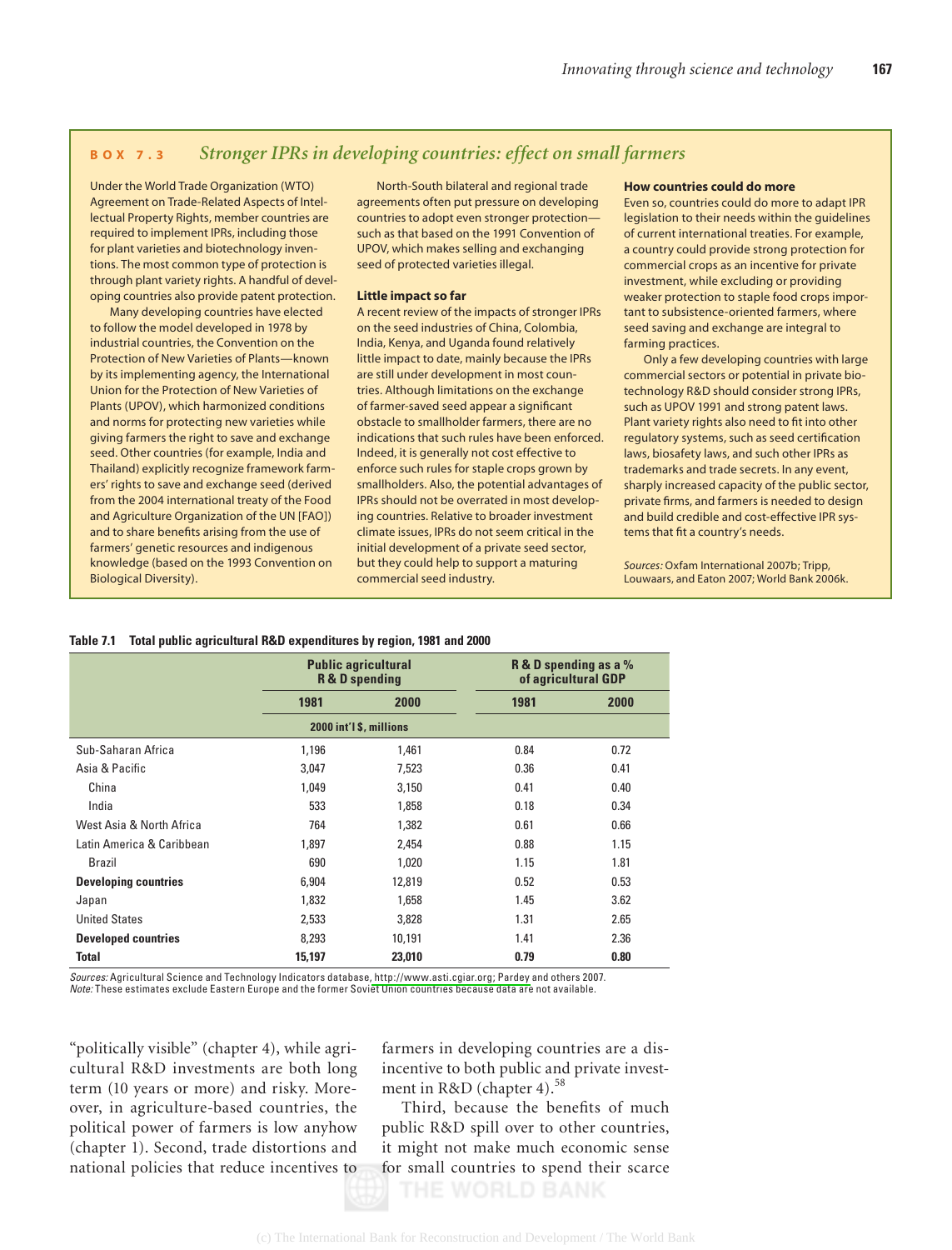resources on agricultural science, on their own behalf; many nations have been freeriding on the efforts of a few others. The international agricultural research centers of the CGIAR were created specifically to provide spillovers in many areas of technology.<sup>59</sup> Over half of all benefits of R&D are generated by such spillovers.<sup>60</sup>

But future reliance on spillovers for productivity enhancement carries risks.<sup>61</sup> Privatization of R&D restricts access to proprietary technologies and the sharing of scientific knowledge (see below). Traditional sources of spillovers for productivity growth—the public R&D systems in developed countries and the CGIAR have also shifted priorities away from productivity-enhancing research to research on the environment and food safety and quality.<sup>62</sup> In some regions, especially Sub-

Saharan Africa, there is less potential to capture spillovers because of the relative uniqueness of their agroclimatic conditions and crops (box 7.4).

#### *Ways to increase investment in R&D*

Increasing public funding of R&D will require greater political support to agriculture, particularly to finance public goods. Forming coalitions of producers and agribusinesses around particular commodities or value chains may be the most effective way to lobby for more public funding and for producers and agribusiness to cofinance R&D. In addition, institutional reforms, discussed next, will be needed to make investing in public R&D organizations more attractive—and more effective.

Another way to increase investment is to remove barriers to private investment

## **BOX 7.4** *Sub-Saharan Africa's agricultural R&D challenge*

In addition to stagnant R&D spending, Sub-Saharan Africa faces specific challenges that add urgency to increasing the spending on agricultural R&D, extension, and associated services:

- The potential to capture spillovers of technology from outside the region is less in Sub-Saharan Africa than in other regions. This is partly because the crops grown in Sub-Saharan Africa are more diverse, with many so-called orphan crops where there is little global public or private R&D (for example, cassava, yams, millet, plantain, teff ), and partly because of "agroecological distance." Using an index of agroecological distance—zero to represent no potential for spillovers from high-income countries, where most R&D is conducted, and 1 for perfect spillover potential—Pardey and others (2007) estimate that the average index for African countries is 0.05, compared with 0.27 for all developing countries. So, technologies imported from other continents often do not perform well.
- There is considerable heterogeneity within Africa resulting from rainfed production systems, reducing the spillover potential among countries in the region.
- Because of small country size, agricultural research systems in Sub-Saharan Africa are fragmented into nearly 400 distinct research agencies, nearly four times the number in India and eight times that in the United States (table below). This prevents realizing economies of scale in research.
- Funding per scientist is especially low in Sub-Saharan Africa. With nearly 50 percent more scientists than India, and about a third more than the United States, all of Sub-Saharan Africa spends only about half of what India spends and less than a quarter of what the United States spends. Only a quarter of African scientists have a PhD, compared with all or most scientists in India and the United States.
- Complex agricultural challenges in Sub-Saharan Africa require combining genetic improvement emphasizing pests, diseases, and drought, with improvements in soil and water management, and with labor-saving technologies in areas of low population density or serious HIV/AIDS infection.

These problems are surmountable. First, Australia, another dryland continent technologically distant from other regions, has one of the highest intensities of public R&D investment in the world (more than 4 percent of agricultural GDP); it has a productive and competitive agricultural sector. Second, spillovers can be better targeted at a world scale—for example, East African highland countries such as Ethiopia and Kenya have product mixes and agroecological conditions similar to Mexico. Third, the rise of regional research organizations in Africa should help achieve economies of scale and scope.

#### **Comparison of research systems in Sub-Saharan Africa, India, and the United States around 2000**

|                                                                      | <b>Sub-Saharan Africa</b> | India | <b>United States</b> |
|----------------------------------------------------------------------|---------------------------|-------|----------------------|
| Arable and permanent crop area (hectares, millions)                  | 147                       | 160   | 175                  |
| Number of public agricultural research agencies                      | 390                       | 120   | 51                   |
| Number of full-time equivalent scientists                            | 12.224                    | 8.100 | 9.368                |
| Percentage of scientists with PhD                                    | 25                        | 63    | 100                  |
| Annual public spending on agricultural R&D (1999 int'l \$, millions) | 1,085                     | 1,860 | 3.465                |
| Spending per scientist (1999 int'l \$, thousands)                    | 89                        | 230   | 370                  |
| Sources: FAO 2006a. Pal and Byerlee 2006; Pardey and others 2007.    |                           |       |                      |

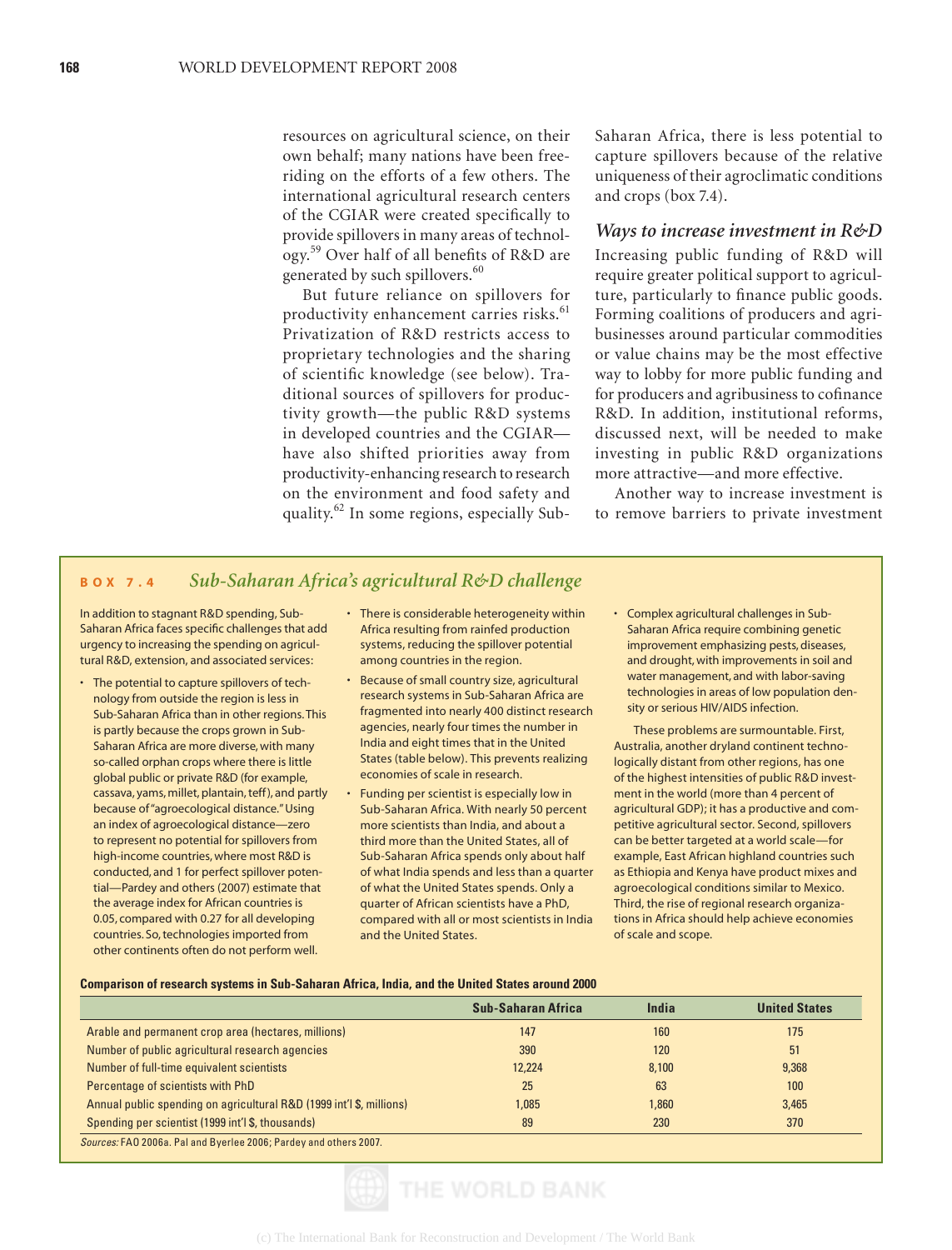in R&D. One constraint to private R&D investment is a weak investment climate for private investors generally (see focus D). A second is weak demand from smallholders for improved technologies because of risks, credit constraints, and poor access to information. A third is that production systems and technologies in much of the developing world make it difficult to enforce IPRs. Added to these three are restrictions on private sector imports of technologies and high regulatory barriers to the release of new technologies, such as the varieties developed by the private sector.<sup>63</sup>

More could be done to stimulate private investment in R&D by improving the environment for private innovation—say, through stronger IPRs for inventions for commercial crops (see box 7.3) and lower barriers to the import and testing of technologies. Another approach is to make public funding for R&D contestable and open to private firms to implement the research, usually with private cofinancing. Competitive funding has become common, especially in Latin America, and some funds have the specific objective of funding private innovation (FONTEC in Chile, for example). Yet another approach is to establish a "purchase fund" or prize to reward developers of specific technologies, such as varieties resistant to a particular disease.<sup>64</sup> Prizes were used historically to promote inventions, such as an accurate way to measure longitude.<sup>65</sup> The reward could also be tied to the economic benefits actually generated.<sup>66</sup>

## **Institutional arrangements to increase the efficiency and effectiveness of R&D systems**

Although public research organizations dominate in most developing countries, their efficiency and effectiveness in today's changing world are in question. Institutional reforms of public R&D were addressed in *World Development Report 2002*. They include creating well-governed autonomous bodies or public corporations, such as EMBRAPA (the Brazilian public agricultural research corporation); improving their effectiveness in assessing and responding to farmer demands;

and increasing the contestability of funding through competitive funding mechanisms. To succeed, these reforms have to be accompanied by a long-term commitment to build capacity (box 7.5), which has paid off in the now-strong public research systems in Brazil, China, and India. A challenge for public research systems in Africa is attracting and retaining scientists, who operate in a global marketplace, especially women scientists—who make up only 21 percent of the total (see focus G). $67$ 

Research universities are also underused for publicly supported science. Competitive funding mechanisms for public funds have increased the role of universities in agricultural R&D in some countries. For example, 30–50 percent of the competitive grants for agricultural R&D in Brazil, Chile, Ecuador, and Mexico have been channeled to universities.<sup>68</sup> Moreover, universities prepare the next generation of scientists. A comprehensive agricultural science policy is needed to address continuing weaknesses in university systems, especially in agriculture-based countries (see focus G).

While investment in public R&D organizations remains important, the public sector cannot do it alone. Science-driven and linear research-extension-farmer approaches—in which public research systems generate technologies disseminated

#### **BOX 7.5** *Long-term capacity development in Ghana*

The Ghana Grains Development Project is one of the few African success stories of long-term donor support to strengthen national research and extension for food production. Ghana is also one of the few countries with sustained increases in per capita food production. The project focused primarily on increasing the output of maize and cowpeas through welladapted varieties and management practices for each of Ghana's agroecological zones. A special feature was the graduatelevel training of about 50 scientists, nearly all of whom returned to the project.

Annual maize production jumped from 380,000 tons in 1979, when the project started, to more than 1 million tons by the project's end in 1998. Maize yields increased by 40 percent from 1.1 tons per hectare to 1.5 tons.

The project's bottom-up approach integrated farmers in all stages of research and included socioeconomic assessment of the technology. Complemented by largescale extension programs supported by the NGO Sasakawa Global 2000, more than half of all maize farmers in Ghana adopted improved varieties, fertilizer, and planting methods by 1998. But after the removal of fertilizer subsidies, fertilizer use dropped to 25 percent, challenging the approach's sustainability. Adoption by women farmers (39 percent) was significantly lower than that for men (59 percent), reflecting differences in access to assets and services, and especially the biases in extension.

*Sources:* Canadian International Development Agency, personal communication, 2006; Morris, Tripp, and Dankyi 1999.

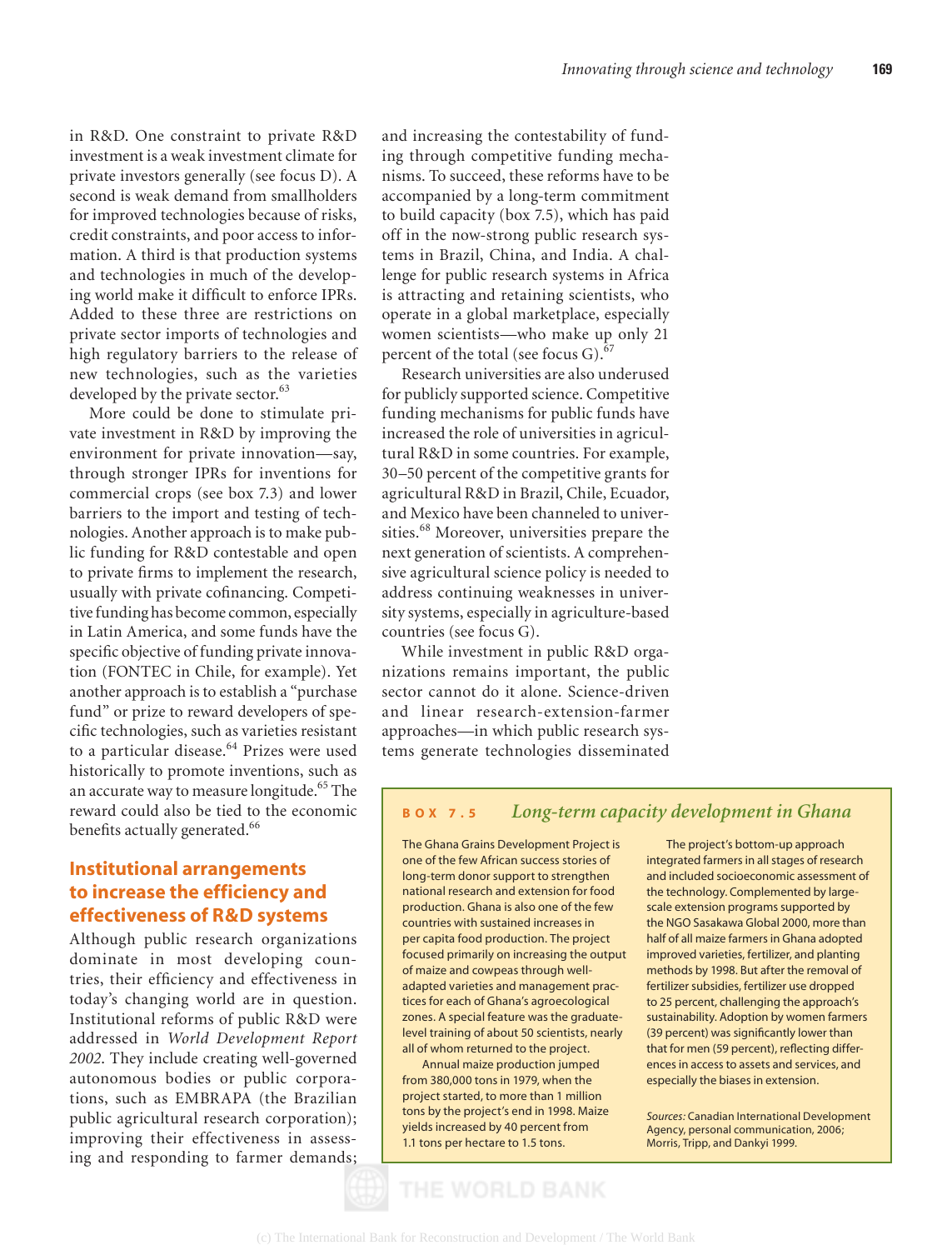through largely public extension systems to farmers—worked well in some contexts (the green revolution). But they work less well in meeting today's rapidly changing market demands, especially for high-value and value-added products. Nor are they suited to more heterogeneous contexts, as in rainfed areas of Sub-Saharan Africa, where more comprehensive approaches are needed to secure development and adoption of technological innovations.

To improve the efficiency and effectiveness of R&D, collective action and partnerships involving a variety of actors in an innovation systems framework are emerging as important. Such a framework recognizes multiple sources of innovation, and multiple actors as developers and users of technologies, in a two-way (nonlinear) interaction. Such systems have many advantages. They can pool complementary assets such as intellectual property, genetic resources, and research tools. They can reap economies of scale and scope. They can facilitate technology transfers through arrangements with private input distributors. They can promote integrated value chains. And they can foster mechanisms to express consumer and farmer demands for technology and product traits.

## *Global and regional partnerships for economies of scale*

The high fixed costs of much of today's research require economies of scale in R&D. That puts small and medium-size countries and research organizations at a disadvantage for some kinds of research. Many developing countries may be too small to achieve efficient scale in agricultural R&D, except in adaptive research. A challenge for global efficiency in agricultural science, and for many smaller countries, is to develop institutions for financing and organizing research on a multinational basis.<sup>69</sup>

The CGIAR was created to facilitate such spillovers by producing international public goods that benefit the poor. Its collective action, with 64 funders and 15 international centers, has been one of agriculture's global success stories. The CGIAR system is critical for small, agriculture-based countries to underwrite the cost of R&D, but even industrial countries benefit from it. Its future success depends on increasing its core funding and sharply focusing its priorities (chapter 11).

International cooperation in R&D goes well beyond the CGIAR. Growing capacities in the large countries with dynamic R&D systems, such as Brazil, China, and India, represent an underused resource for South-South cooperation that other developing countries can tap, with modest funding. New collaborative arrangements among developing countries make this possible. FONTAGRO, the Regional Fund for Agricultural Technology for Latin America and the Caribbean, is one example. Created in 1998 as a consortium of 13 countries, FONTAGRO allocates grants competitively to organizations in the region, achieving economies of scale and scope for preestablished research priorities.<sup>70</sup> Similar approaches are being implemented through the Forum for Agricultural Research in Africa and several subregional associations. The Latin American Fund for Irrigated Rice, which includes members from public and private sectors and from producer organizations in 13 countries, finances regional rice improvement research.

#### *Public-private partnerships*

Given the dominance of public systems for R&D in developing countries, and the global role of the private sector in R&D and in value-chain development, public-private partnerships (PPPs) offer much potential and are proliferating.

*Making biotech available to smallholders.*  One type of PPP makes the products of biotechnology available to smallholders in the developing world, in areas where the private sector has little commercial interest. Biotechnology partnerships can link global and local actors through complex agreements that reflect their assets (table  $7.2$ )—the CGIAR has 14 such partnerships. $71$  Some partnerships also reflect the rise of new philanthropists, such as the Gates Foundation and foundations (Syngenta Foundation) associated with private biotechnology companies, that provide both new sources of private funding and access to research tools and technologies.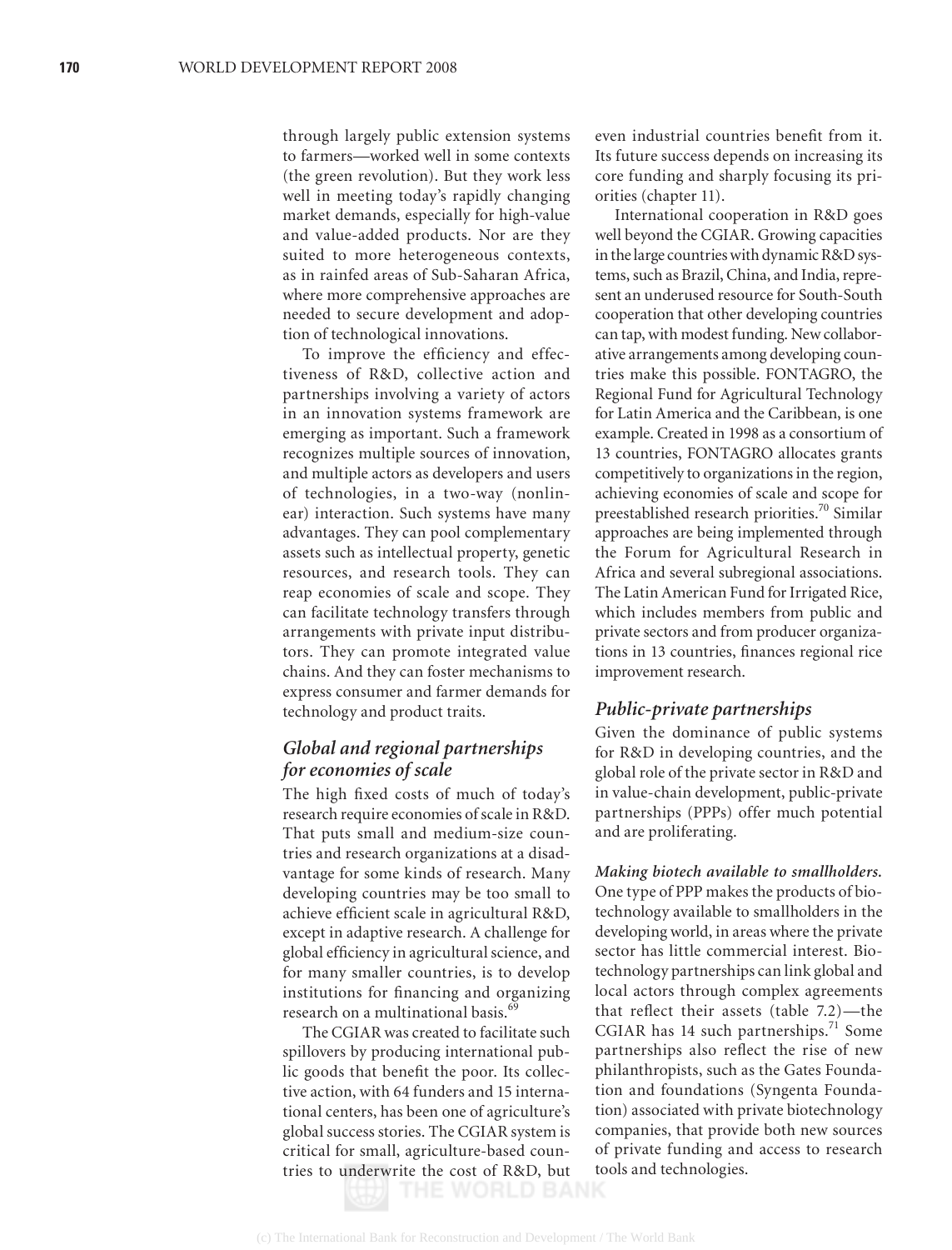**Table 7.2 Assets of public and private sectors in agribiotechnology research**

| <b>Institution/firm</b>                             | <b>Scientific and knowledge assets</b>                          | Other assets                                              |  |
|-----------------------------------------------------|-----------------------------------------------------------------|-----------------------------------------------------------|--|
| Multinational research firms (life-science firms)   | Genes, gene constructs, tools, related information<br>resources | Access to international markets and marketing<br>networks |  |
|                                                     | Biotechnology research capacity                                 | Access to international capital markets                   |  |
|                                                     |                                                                 | Economies of market size                                  |  |
|                                                     |                                                                 | <b>IPR</b> skills                                         |  |
| International agricultural research centers (CGIAR) | Germplasm collections and informational resources               | Access to regional/global research networks               |  |
|                                                     | Conventional breeding programs and infrastructure               | Access to bilateral/multilateral donor funding            |  |
|                                                     | Applied/adaptive research capacity                              | Generally strong reputational integrity                   |  |
| National agricultural research institutes           | Local/national knowledge and materials                          | Seed delivery and dissemination programs and              |  |
| in medium-size countries                            | Conventional breeding programs and infrastructure               | infrastructure                                            |  |
|                                                     | Applied/adaptive research capacity                              | Generally strong reputational integrity                   |  |
| Local firms                                         | Local/national knowledge and materials                          | Seed distribution and marketing infrastructure            |  |
|                                                     | Applied/adaptive research capacity                              |                                                           |  |

Source: Adapted from Byerlee and Fischer (2002) and Spielman and von Grebmer (2004).

Note: For simplicity, advanced research institutes and other players in the global research system are excluded from this table.

Despite the promise, PPPs of this type have been slow to deliver results on the ground because of high transaction costs in negotiating intellectual property agreements (box 7.6); asymmetric information on asset positions and bargaining chips; clashes of public and private cultures; and a lack of mutual trust, resulting in coordination failures across actors.72

*Innovating in value chains.* A second type of partnership is being stimulated by new markets for high-value products and supply chains. In those chains, innovation may be less dependent on local R&D because the technology for many high-value products is less location-specific than that for traditional staples (for example, horticulture in greenhouses and stall-fed dairy farming). A dynamic system of innovation comprises private business, farmers, processors, regulatory bodies, and public R&D organizations operating in partnerships, networks, or consortia.

Policymakers can facilitate these PPPs by providing incentives for innovation through competitive funds that cofinance both R&D and the pilot testing of innovations, usually in partnership with private actors: farmers, processors, or other agribusinesses. India's National Agricultural Innovation Project will support about 15 value chains, such as those for biofuels and livestock, at roughly \$5 million apiece, through this approach.

# **BOX 7.6** *IPR options to give the poor access to modern science*

The increasing share of tools and technologies protected as intellectual property in the developed world—by both the public and private sectors—poses a major challenge to harnessing them for the benefit of poor people.

For many countries, the fact that a gene or tool is protected in rich countries may not be a problem, as IPRs are relevant only in the country awarding the patent or plant variety right (unless a product derived from the gene or tool is exported to a country holding the IPR). Since many small countries and least-developed countries are not attractive commercial markets for private companies, few patents are taken out in those countries. Countries may unilaterally decide to use a particular gene or tool if they can physically obtain it (by obtaining seed with a desired gene).

Patent protection is more common for the rapidly emerging and larger countries. For all countries, timely access to new tools and technologies, as well as the tacit knowledge required to use them effectively, increases the value of a formal agreement to obtain access.

Some innovative approaches to acquire proprietary science—or at least reduce the transaction costs of doing so-for the benefit of small farmers in the developing world include the following:

*• Market segmentation and humanitarian licenses* recognize that many technologies may benefit poor farmers who are not an attractive market for private firms.

Golden Rice with enhanced Vitamin A is an example: patents have been negotiated for humanitarian use for farmers in the developing world with incomes under \$10,000 a year.

- *Public Intellectual Property Resource for Agriculture* is a consortium of public R&D organizations that encourages intellectual property sharing in the public sector and provides licenses for humanitarian use in the developing world.
- *Biological Information for Open Society* fosters collaborative "open source" development of key enabling technologies, such as tools of genetic transformation, that will be made freely available to developing countries. It is also a clearinghouse for databases from IPR offices to reduce transaction costs in acquiring intellectual property.
- *African Agricultural Technology Foundation* brokers the acquisition of intellectual property for smallholders in Africa, case-by-case, on a humanitarian basis. The foundation brokered the partnership of CIMMYT, the Kenya Agricultural Research Institute, BASF (a private producer of agrochemicals), the Forum for Organic Resource Management and Agricultural Technologies, seed companies, and NGOs to make the *Striga*-killing maize-herbicide technology available to smallholders in Kenya.

*Sources:* African Agricultural Technology Foundation (AATF) 2004; Wright and Pardey 2006.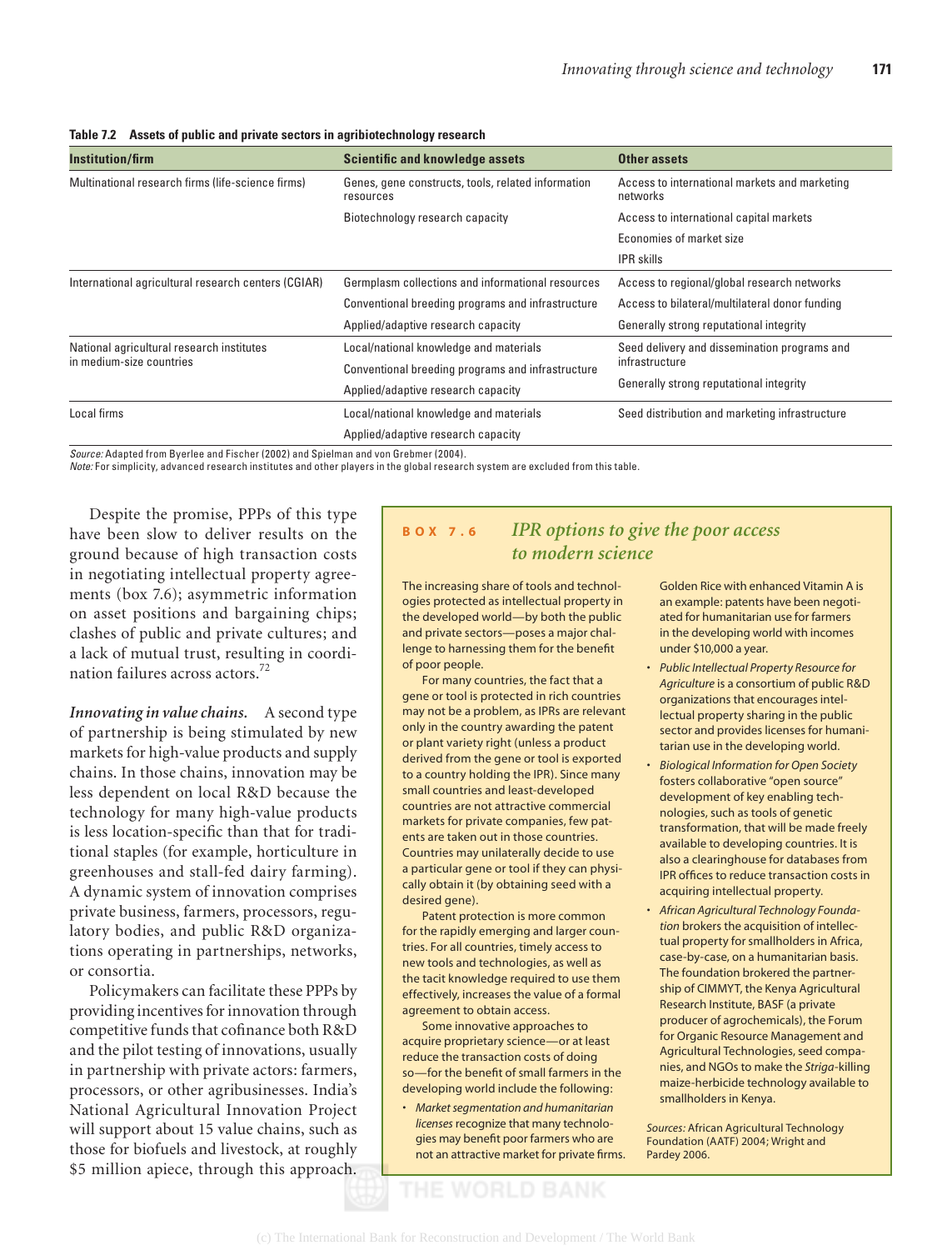Coordination can also be facilitated along the value chain by formalizing coordinating bodies or consortia of participants in a specific value chain.

#### *Making R&D more responsive to farmers and the market*

Formal R&D partnerships with farmers' organizations aim to enhance the demand for innovation by bringing farmers' voices into decision making. Collective action of this sort can identify constraints, pool indigenous knowledge, and aggregate technological demands. These partnerships help scale up adaptive research, testing, and dissemination—and facilitate access to inputs, markets, and finance for the new technologies.

Farmer organizations (chapter 6) have demonstrated strong interest in such partnerships. One approach empowers farmers by formally including them in governing councils of research organizations. This generally produces results only if the system is decentralized and farmers have a controlling interest in resource allocation—giving them the power to approve research projects and programs, as in Mexico (box 7.7).

Farmers have even more influence where they finance a significant share of R&D. The best-known examples of this approach use levies on commercial crops, such as cotton or coffee, governed by commodity-based producer organizations (for tea research in

## **BOX 7.7** *Mexican farmers lead research through PRODUCE foundations*

PRODUCE foundations,<sup>73</sup> farmer-led NGOs, were created in Mexico in 1996 to leverage additional funding for the cash-strapped national agricultural research institutes and to give producers a role in the funding and focus of agricultural R&D. The foundations help set priorities and approve and cofinance research projects in each state.

In 1998 the 32 foundations (one for each state) created a national coordinating office to help them become key players in Mexico's agricultural innovation system. They now lobby successfully for agricultural R&D.

The foundations have formal links with research and educational institutions, as

well as the National Council for Science and Technology. They also manage a trust fund, which has a mechanism for matching funds between the governments and producers.

The foundations are, however, the turf of commercial farmers. Attempts to integrate small farmers have failed because of high transaction costs in dealing with individual farmers and the difficulties in identifying small producers with an orientation toward commercial agriculture, the main emphasis of PRODUCE.

*Sources:* Ekboir and others 2006.

Tanzania and coffee research in Colombia, for example). Widely adopted in industrial countries, such levies have been underused in developing countries, despite their potential to resolve underinvestment and improve the demand orientation and effectiveness of research.<sup>74</sup> In most cases, the levies are  $0.5$ percent or less of the value of commodity output. If matched by public funding, as in Australia and Uruguay,<sup>75</sup> they would allow a significant increase in research intensity in developing countries. Even where levies are not feasible,<sup>76</sup> donors and governments could still channel more funding through farmer organizations, especially for adaptive research—as in Mali, where Regional User Commissions manage funds for adaptive research.

The most successful partnerships combine farmer organizations with value chains and PPPs to integrate market demands (box 7.8). Funds are becoming more available to cofinance these partnerships. In Senegal, farmer organizations have strong decisionmaking powers in the National Agricultural Research Fund, which finances research carried out in partnership with private and development actors.

A big challenge in integrating farmer organizations into technological innovation is that their leaders are at an educational and social disadvantage relative to scientists and technical advisors. This gap is even more pronounced for poor and marginal groups and for women. Targeted capacity building and financing are usually required to empower weaker members and to ensure that farmer leaders fairly represent their interests.

## **Using available technology better: extension and ICT innovations**

There is general agreement about the considerable productivity and profitability gaps in most smallholder farming systems relative to what is economically attainable (chapter  $2$ ).<sup>77</sup> Lack of access to inputs and credit and the inability to bear risks explain part of the gaps (chapter 6). But one major reason is an information and skills gap that constrains the adoption of available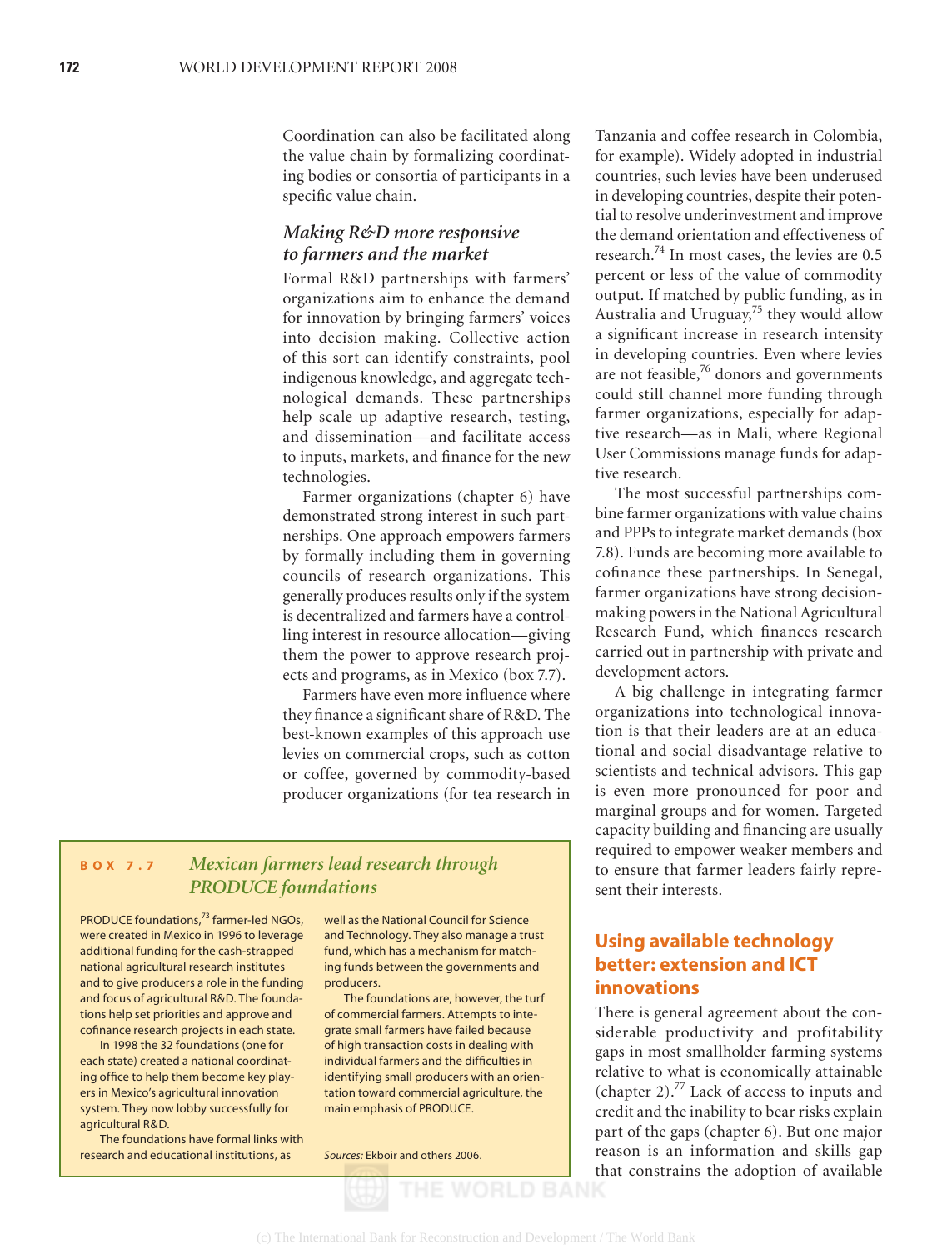technologies and management practices or reduces their technical efficiency when adopted. Hence the recent emphasis is on new approaches to demand-led extension and to the application of new information and communications technologies (ICTs) to reduce these gaps.

## *New demand-led approaches to extension*

Agricultural extension helps farmers learn how to augment their productivity, raise their incomes, and collaborate with one another and with agribusiness and agricultural research. Accordingly, extension programs are shifting from prescribing technological practices (delivery model) to focusing more on building capacity among rural people to identify and take advantage of available opportunities, both technical and economic (empowerment model). To perform such a wide-ranging role, extensionists must be trained in areas beyond technical agriculture to build skills in mobilizing farmers, tapping market intelligence, and managing farm and nonfarm businesses (see focus G).

Public services have dominated extension. Public spending for extension exceeds that for agricultural research in most developing countries. But public financing and provision face profound problems of incentives of civil servants for accountability to their clients, weak political commitments to extension and to agriculture more generally, extension workers not being abreast of relevant emerging technological and other developments, a severe lack of fiscal sustainability in many countries, and weak evidence of impact.

One of the most influential efforts to "fix" public extension was the training and visit (T&V) model of organizing extension, promoted by the World Bank from 1975 to 1995 in more than 70 countries. The T&V approach aimed to improve performance of extension systems by strengthening their management and formulating specific regular extension messages. But the T&V system exacerbated other weaknesses, especially fiscal sustainability and lack of real accountability. The result: widespread collapse of the structures introduced.78

# **BOX 7.8** *Adding value to a poor farmer's crop: cassava in Colombia and Ghana*

Cassava, traditionally viewed as a subsistence crop of the poor, is emerging as a strategic link in industrial value chains in Colombia, Ghana, and many other countries. Private-public farmer partnerships facilitated this transformation through greater coordination along the value chain—and through R&D within a broader context of new products and markets and greater competitiveness.

In Ghana, the Sustainable Uptake of Cassava as an Industrial Commodity Project established systems linking farmers, especially women, to new markets for cassava products, such as flour, baking products, and plywood adhesives. The local Food Research Institute and industrial users collaborated to organize more than 100 stakeholders into a value chain of cassava production and drying in rural areas, grinding and milling in central facilities, and distribution to industrial processors.

In Colombia, the International Center for Tropical Agriculture structured its early cassava research around dried cassava chips for the animal feed industry. Between 1980 and 1993, 101 cooperative and 37 private processing plants were built. By 1993 these facilities produced 35,000 tons of dried cassava, with an estimated value of \$6.2 million.

Since 2004 the Ministry of Agricultural and Rural Development has explicitly included cassava in competitive calls for R&D projects to stimulate further innovation and maintain competitiveness in value chains. High-value clones with enhanced nutritional quality, novel starch mutations, and sugary cassava have been identified and integrated into value chains for the animal feed, starch, and ethanol industries, respectively.

*Source:* World Bank (2006h).

*From centralized to decentralized.* In the 1990s many governments moved away from centralized systems and transferred to local governments the responsibility for delivering extension and, in some cases, financing it, in line with wider efforts to decentralize government (chapter 11). The expected advantages are to improve access to local information and better mobilize social capital for collective action. It should also improve accountability, as agents report to local stakeholders or become employees of local government, which—if democratically elected—would be keen on receiving positive feedback on the service from the client-voter. Although these are good reasons to decentralize extension, general difficulties in decentralization, as well as local political capture, have in some cases compromised progress in delivering more effective advisory services.<sup>79</sup>

A promising additional element, increasingly adopted, is to involve farmers in decentralized governance. Since 2000, both the Agricultural Technology Management Agencies (ATMAs) in India and the National Agricultural and Livestock Program in Kenya have set up stakeholder forums from national to district and subdistrict levels to plan and set priorities for

(c) The International Bank for Reconstruction and Development / The World Bank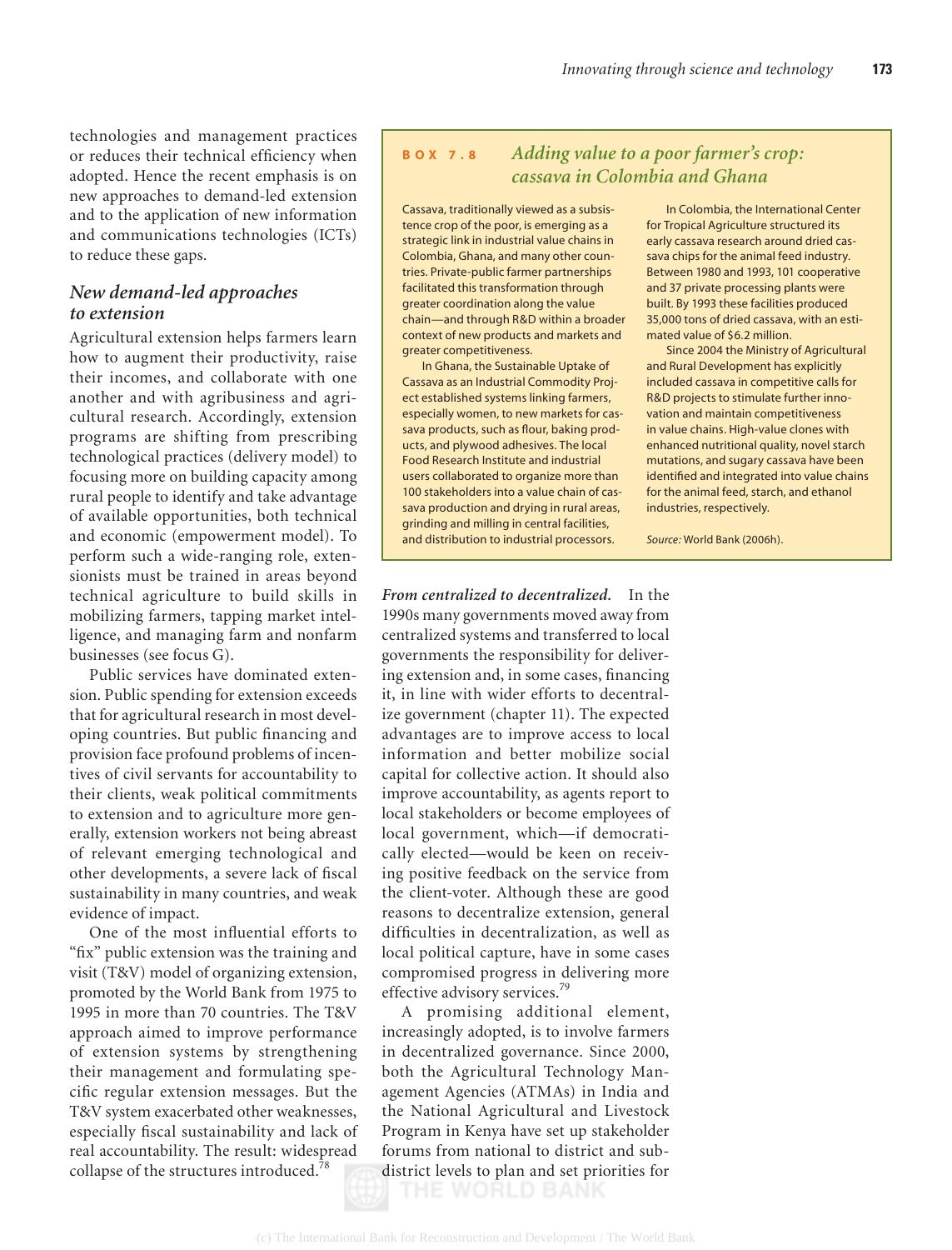extension activities. Both promote farmer interest groups around specific crop and livestock activities, farmer-to-farmer learning and knowledge sharing, and marketing partnerships with the private sector. Based on favorable evaluations of the first phase (including an estimated 25 percent increase in farmer incomes in most ATMA districts, far more than the 5 percent in most neighboring districts), the two programs are being scaled up to the national level, and similar initiatives are under way in many other countries, such as Tanzania.<sup>80</sup>

*Mixing public and private.* Other new approaches recognize the significant private-good attributes of many extension services, such as technical advice delivered by processors and wholesalers to farmers producing high-value crop and livestock products under contract (chapter 5). Mixed public-private systems involve farmer organizations, NGOs, and public agencies contracting out extension services. The various approaches are now often found alongside each other, in a shift from a "best practice" or "one-size-fits-all" to a "best fit" approach to particular social and market conditions. For example, approaches based on public funding but with involvement of the local governments, private sector, NGOs, and producer organizations in extension delivery may be most relevant to subsistence-oriented farmers (table 7.3). With agricultural commercialization, various forms of private

cofinancing are appropriate, through to full privatization for some services. In all these efforts to make agricultural innovation systems more demand driven, there is a need to pay attention to how women's demands can be better represented, accommodating their time constraints (in, say, participating in farmer organizations), and employing them in advisory services to increase effectiveness of service delivery.<sup>81</sup>

As in research, building demand is part of successful extension. Management may become the responsibility of farmer or agribusiness organizations rather than local governments. Extension can still be publicly funded, but funds can flow through farmer organizations that have a controlling interest in fund allocation (figure 7.3). Farmer organizations, in turn, may contract out extension services to private providers and NGOs, as in Uganda's National Agricultural Advisory Services, viewed by farmers as working well. $82$  Another approach is to have a private company and the state extension system jointly finance and provide advisory services, especially for agrochemical inputs, as in Madhya Pradesh, India.<sup>83</sup>

*Farmer to farmer.* Extension methods have also become more diverse, including farmer-to-farmer extension. Informal networks among farmers have always been powerful channels for exchanging information and seeds. Several programs are formalizing and linking such networks for

#### **Table 7.3 Ways of providing and fi nancing agricultural advisory services**

|                                | <b>Source of finance for the service</b>                    |                                           |                                                                      |                                                          |                                                               |
|--------------------------------|-------------------------------------------------------------|-------------------------------------------|----------------------------------------------------------------------|----------------------------------------------------------|---------------------------------------------------------------|
| <b>Provider of the service</b> | <b>Public sector</b>                                        | <b>Farmers</b>                            | <b>Private firms</b>                                                 | <b>NGOs</b>                                              | <b>Producer organizations</b><br>(POs)                        |
| <b>Public sector</b>           | Public sector advisory<br>services with<br>decentralization | Fee-based services                        | $\ddot{\phantom{a}}$                                                 | NGOs contract staff<br>from public extension<br>services | POs contract staff<br>from public extension<br>services       |
| <b>Private firms</b>           | Publicly funded<br>contracts to service<br>providers        | Fee-based services or<br>by input dealers | Information provided<br>with input sales or<br>marketing of products | $\ddot{\phantom{a}}$                                     | POs contract staff from<br>private service providers          |
| NGO <sub>s</sub>               | Publicly funded<br>contracts to service<br>providers        | Fee-based services                        |                                                                      | NGOs hire staff and<br>provide services                  | $\ddot{\phantom{a}}$                                          |
| <b>Producer organizations</b>  | Public funds managed<br>by farmer organizations             | $\ddotsc$                                 | $\ddotsc$                                                            | $\cdot \cdot$                                            | POs hire extension staff<br>to provide services to<br>members |

Source: Birner and others (2006).

n.a. = not applicable.

.. = negligible in practice.

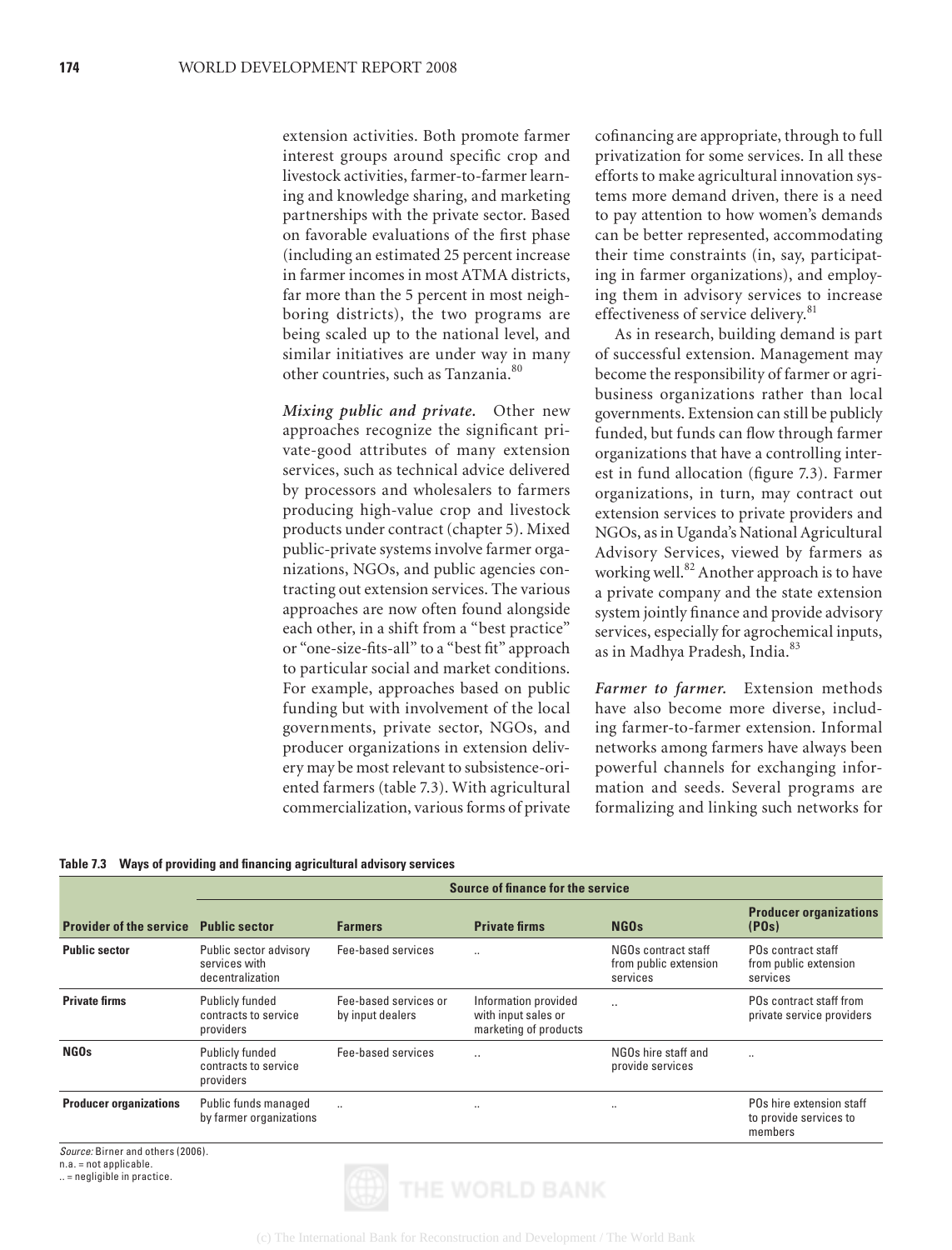knowledge sharing and learning. The Programa Campesino a Campesino in Nicaragua and the Mviwata network in Tanzania provide national coverage through farmerto-farmer approaches.<sup>84</sup>

A related approach is the Farmer Field School, originally designed as a way to introduce integrated pest management to irrigated rice farmers in Asia. The schools have been introduced, often on a pilot basis, in some 80 developing countries, and their scope has been broadened to other types of technology.<sup>85</sup> Impact evaluations, still limited, have shown that the approach can significantly improve farmers' knowledge of new technological options, but the schools have not demonstrated the cost effectiveness hoped for in service delivery.<sup>86</sup> This may be because complex management information, such as that for integrated pest management, does not travel as easily from farmer to farmer as information on seed of improved varieties. It is also because benefits from the management skills acquired need to be observed over the long run.

*Back on the agenda.* Agricultural extension services, after a period of neglect, are now back on the development agenda, with a sense of excitement about many of the emerging institutional innovations. Clearly there still is much to do in bringing needed extension services to smallholders around the world, especially the poorest groups. Understanding what works well in the diverse circumstances of the developing world remains a challenge, of course. More evaluation, learning, and knowledge sharing are required to capitalize on this renewed momentum.

#### *New ICT tools at the farm level*

The declining costs of ICTs are giving farmers and rural people in developing countries much greater access to information. In China, 83 percent of villages now have fixed phones, and 56 percent have mobile coverage. In India, 77 percent of villages have fixed phones, and 19 percent have mobile coverage. Mobile phone coverage in India is expanding at breakneck speed—on one day in 2006, Nokia sold more than 400,000 new mobile phone handsets, and new sub-

**Figure 7.3 Financing for extension services, the traditional and the new approach**



Source: Chipeta 2006.

scriptions are averaging 6 million a month, many in rural areas.

In Africa, about 9 percent of the population have mobile phones in networks that could reach 60 percent of the population. In Uganda, 80 percent of communities have mobile phone coverage, and 5 percent of households possess mobile phones.87 The broader coverage, more than the possession of individual mobile phones, induces market participation by reducing transaction costs in crop marketing and increasing prices, especially for perishable goods.<sup>88</sup> The Kenya Agricultural Commodity Exchange and Safaricom Limited collect and disseminate current and reliable commodity price information to Kenyan farmers through a lowcost Short Message Service (SMS) provider.

Farmers also use ICTs for extension advice from a range of sources, but it takes time to develop demand-driven services. Private operators and an NGO in India reach tens of thousands of farmers and are being rapidly scaled up (box 7.9). Computers are now being linked through mobile phone networks to greatly expand the scope of information. The soon-to-be-launched "\$100 laptop" could herald an even greater role for ICTs.<sup>89</sup>

Policies to improve ICT access in rural areas need to focus as much on content and education as on infrastructure. Education is one of the key factors affecting the return to ICTs in agricultural production, along with electricity, roads, and appropriate business models.90 Local content creation needs to be linked to institutional innovations to provide farmer-responsive exten-